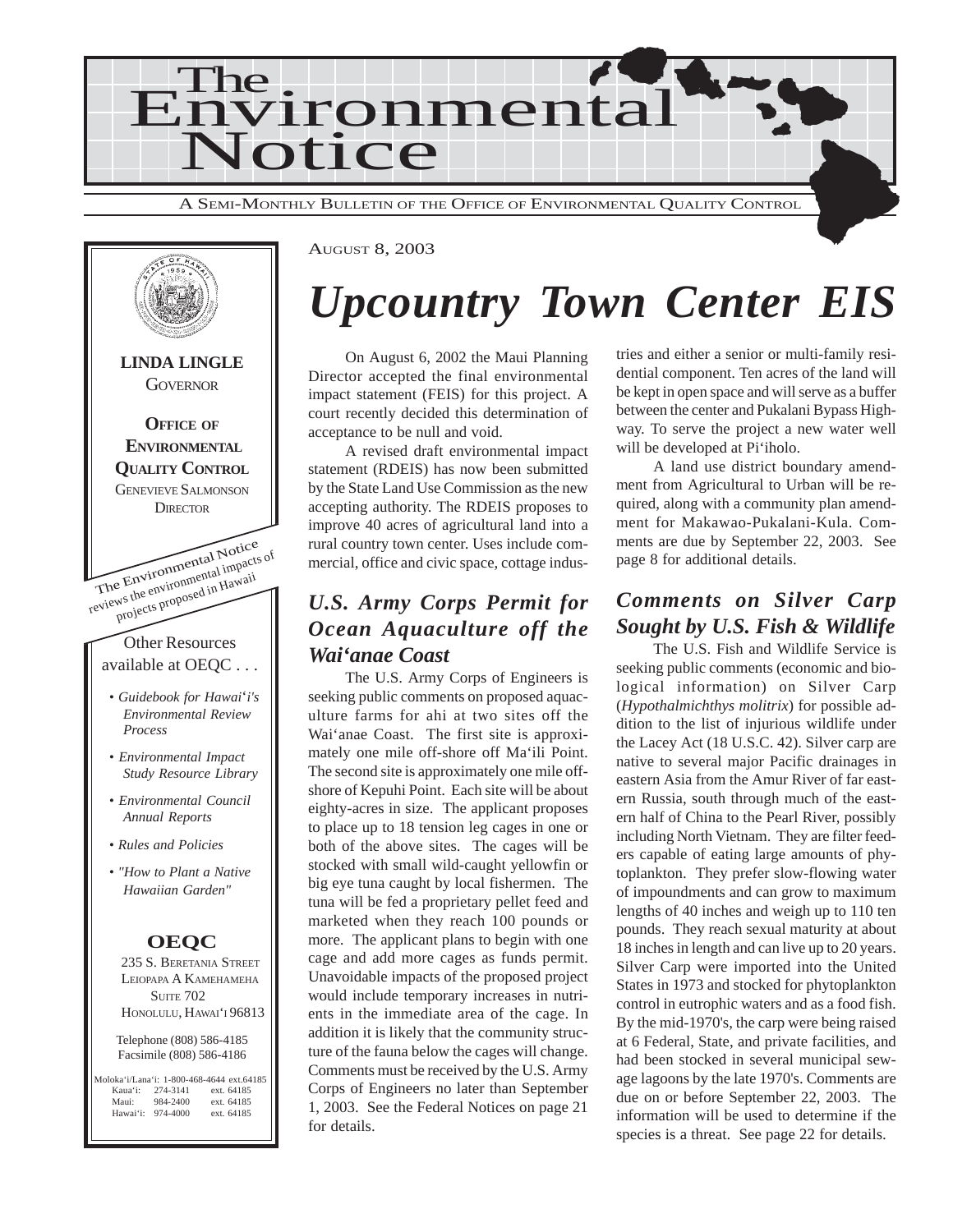# Table of Contents

#### AUGUST 8, 2003

## 1 **O'ahu Notices**

#### **Draft Environmental Assessments**

| Draft Environmental Assessments                                      |
|----------------------------------------------------------------------|
| (1) Kapuna Watershed Project - Pahole Natural Area Reserve  3        |
| (2) Waimanalo Temporary Research Modules for Hawai'i Plant           |
| Protection Laboratory, Hawai'i Fruit Fly Production Facility  3      |
| <b>Final Environmental Assessments/</b>                              |
| <b>Findings of No Significant Impacts (FONSI)</b>                    |
|                                                                      |
| <b>National Environmental Policy Act (NEPA)</b>                      |
| Schofield Barracks Mission Support Training Facility and Information |
|                                                                      |
|                                                                      |
| <b>Previously Published Projects Pending Public Comments</b>         |
|                                                                      |
|                                                                      |
| Maui Notices                                                         |
| <b>Draft Environmental Assessments</b>                               |
|                                                                      |
| (1) Hana Community Health and Wellness Village (Revised)  6          |
| (2) Kanaio Natural Area Reserve National Resources Conservation      |

### **Findings of No Significant Impacts (FONSI)**

| PHROBES OF IND SIGNIFICANT HIIDACES (P OTNST) |  |
|-----------------------------------------------|--|
|                                               |  |
|                                               |  |
| <b>Draft Environmental Impact Statements</b>  |  |
|                                               |  |

#### **Previously Published Projects Pending Public Comments** Draft Environmental Assessments [...................................................... 9](#page-8-0)

## 7 **[Kaua'i Notices](#page-9-0)**

| <b>Draft Environmental Assessments</b> |  |
|----------------------------------------|--|
|                                        |  |

## 6 **Hawai'i Notices**

#### **Draft Environmental Assessments**

#### **Previously Published Projects Pending Public Comments**

## **<del>** $\triangle$ **</del> Conservation District Notices**

|--|

## s **[Shoreline Notices](#page-13-0)**

### ^ **Coastal Zone News**

| (1) Open Ocean Tuna Farming Project, Offshore Wai'anae Coast,    |
|------------------------------------------------------------------|
|                                                                  |
|                                                                  |
| (3) Three Temporary Scientific Measuring Buoys, Offshore Kahuku, |
|                                                                  |
| (4) Tip-Up Ramp and Floating Dock Addition to Existing Seaplane  |
|                                                                  |
| (5) Removal of Two Inactive HECO Cables within Ala Wai Canal  18 |
| Special Management Area Documents (Chapter 25, Revised           |
|                                                                  |
| Special Management Area (SMA) Minor Permits  19                  |
|                                                                  |

## V **Pollution Control Permit Applications**

|--|

### W **Federal Notices**

### C **Announcements**

| Notice of Public Hearing, Department of Health, Chapter 11-60.1, Air |  |
|----------------------------------------------------------------------|--|
| Pollution Control. Hawai'i Administrative Rules  15                  |  |
|                                                                      |  |

*We provide access to our activities without regard to race, color, national origin (including language), age, sex, religion, or disability. Write or call OEQC or our departmental Affirmative Action Officer at Box 3378, Honolulu, HI 96801-3378 or at (808) 586- 4616 (voice/tty) within 180 days of a problem. OEQC intends to make the information in this bulletin accessible to everyone. Individuals that require this material in a different format (such as large type or braille), should contact our office for assistance.*

**The Environmental Notice Control Control Control Page 2**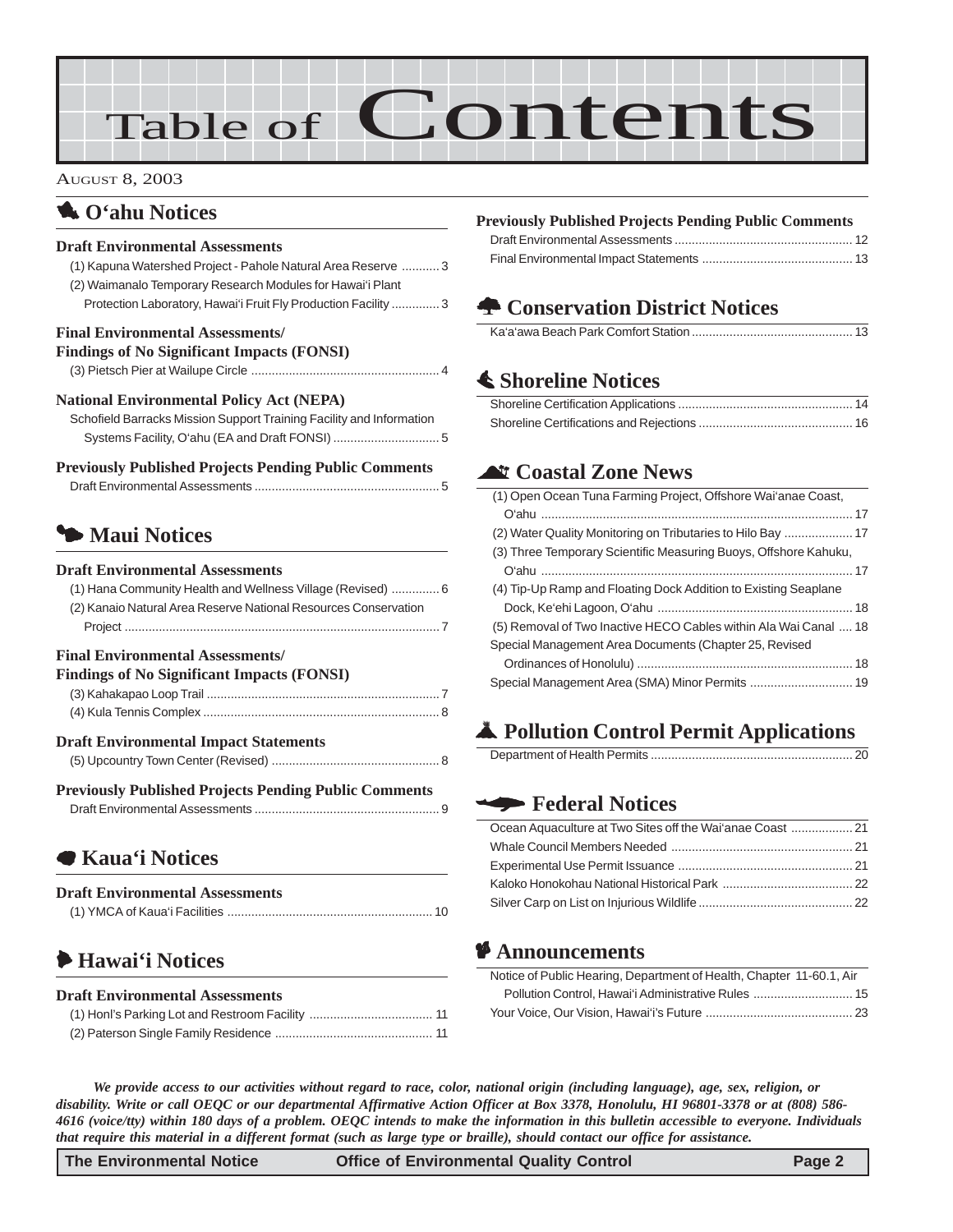## <span id="page-2-0"></span>**Draft Environmental Assessments**

## 1 **(1) Kapuna Watershed Project - Pahole Natural Area Reserve**

| District:             | Waialua                                  |
|-----------------------|------------------------------------------|
| TMK:                  | $1-6-8-001:002$ and $1-6-8-001:001$      |
| Applicant:            | Department of Land and Natural Resources |
|                       | 1151 Punchbowl Street, Room 224          |
|                       | Honolulu, Hawai'i 96813                  |
|                       | Contact: Christen Mitchell (587-0051)    |
|                       | <b>Approving Agency/Accepting</b>        |
| <b>Authority:</b>     | Same as above.                           |
| <b>Public Comment</b> |                                          |
| Deadline:             | September 8, 2003                        |
| Status:               | DEA First Notice pending public comment. |
|                       | Address comments to the applicant with a |
|                       | copy to OEOC.                            |

**Permits**

**Required**: BLNR Approval

The Hawai'i Department of Land and Natural Resources, Division of Forestry and Wildlife, Natural Area Reserves System proposes to construct a network of fences in the uppermost portion of the Kapuna and Keawapilau drainages, between the 1,500 and 2,590 foot elevation, in the Pahole Natural Area Reserve and extending slightly into the Mokuleia Forest Reserve, in the northern Wai'anae Mountains on the island of O'ahu. By eliminating the destructive impact of feral pigs in the project area, this project is directed at the protection of the watershed as well as rare and endangered species.

The proposed fencing will have a combined length of approximately 3.5 miles, enclosing approximately 235 acres. The proposed action is part of an ongoing effort by DOFAW, USFWS, the United States Army, hunting clubs, and community volunteers to protect native ecosystems, watershed, and habitat for native species. At least eighteen species of listed, proposed, candidate or rare plants and several rare and/or endangered native snail species are found in the project area.

Fence construction will involve hand clearing of a corridor no more than 10 feet wide and erecting a fenceline. The planned fence will be approximately three feet tall, made of hogwire. Where necessary, the outside of the fence will be skirted along the base with a hogwire apron. Management activities planned after the fence is completed include feral



**O'ahu Notices**

animal and weed control and outplanting of native species to restore the dryland forest.

Potential impacts include short-term increase in soil disturbance along the fenceline, disturbance and damage to common native plants, and effects on rare and endangered plant and animal species, cultural resources, public hunting, and the Mokuleia Trail. Impact mitigation measures include conducting expert surveys of the fence route to ensure that no biological or cultural resources are within the fence clearing corridor, implementing measures to decrease the potential for accidental introduction of non-native species, and retaining the integrity of the Mokuleia Trail.



**1**

## **(2) Waimanalo Temporary Research Modules for Hawai'i Plant Protection Laboratory, Hawai'i Fruit Fly Production Facility**

| District:                         | Ko'olaupoko                                |
|-----------------------------------|--------------------------------------------|
| TMK:                              | $4-1-26$ : por. 1                          |
| Applicant:                        | University of Hawai'i, College of Tropical |
|                                   | Agriculture and Human Resources            |
|                                   | 3050 Maile Way, Gilmore Hall 207           |
|                                   | Honolulu, Hawai'i 96822                    |
|                                   | Contact: Walter T. Harada (956-7429)       |
| <b>Approving Agency/Accepting</b> |                                            |
| <b>Authority:</b>                 | Same as above.                             |
| <b>Consultant:</b>                | Hawai'i Pacific Engineers, Inc.            |
|                                   | 1132 Bishop Street, Suite 1003             |
|                                   | Honolulu, Hawai'i 96813-2830               |
|                                   | Contact: Roy K. Abe (522-7425)             |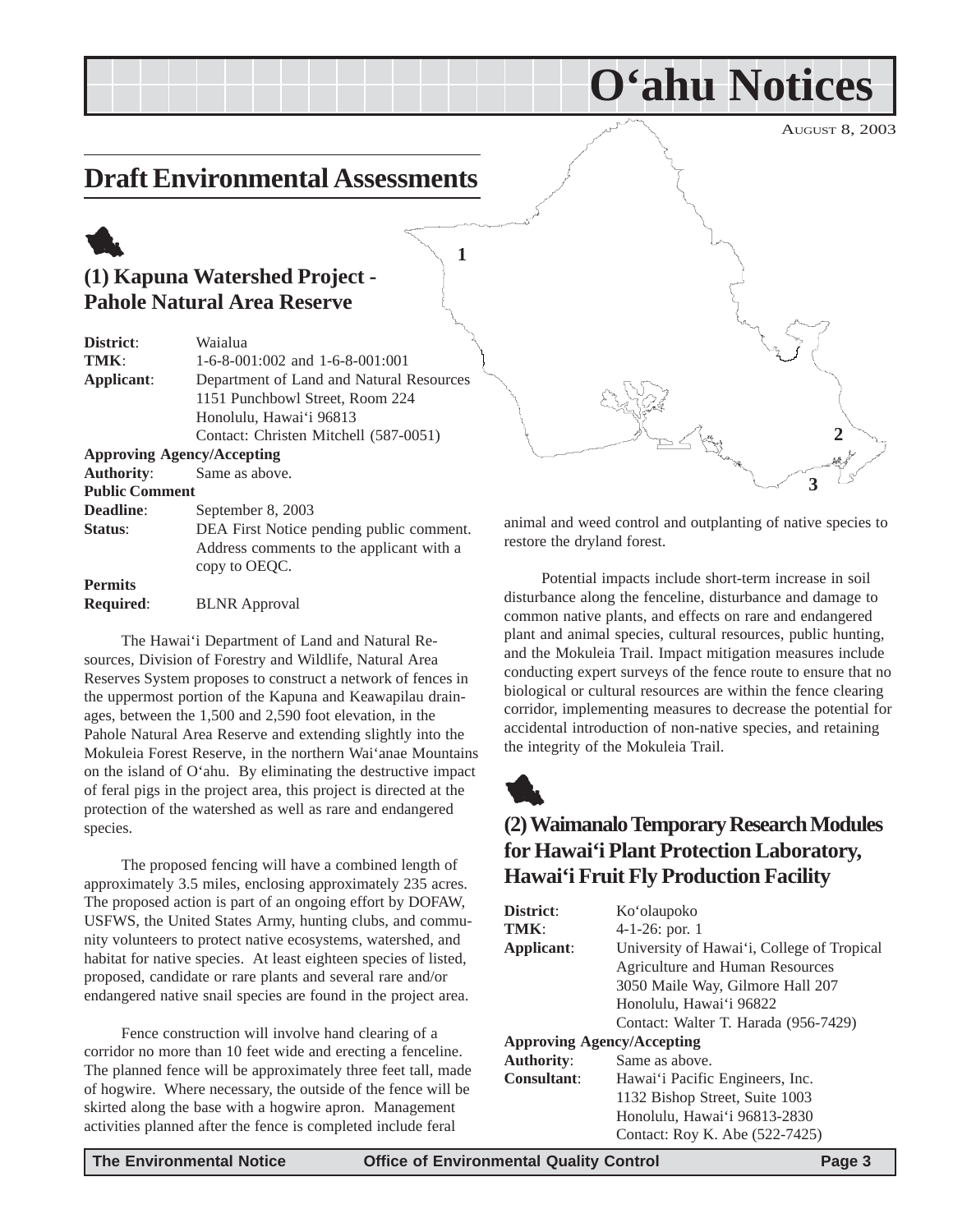## <span id="page-3-0"></span>**O'ahu Notices**

AUGUST 8, 2003

#### **Public Comment**

| <b>Deadline:</b> | September 8, 2003                        |
|------------------|------------------------------------------|
| Status:          | DEA First Notice pending public comment. |
|                  | Address comments to the applicant with   |
|                  | copies to the consultant and OEQC.       |
| <b>Permits</b>   | Building, grading, NPDES stormwater,     |
| <b>Required:</b> | community noise                          |

 The United States Department of Agriculture (USDA) Hawai'i Fruit Fly Production Facility (HFFPF), located on 'Ahiki Street in Waimanalo, is one of only two domestic sources of sterile Mediterranean fruit flies available to support eradication and preventive programs in the U.S. The USDA proposes to construct temporary Hawai'i Plant Protection Laboratory (HPPL) research facilities comprised of five single-story prefabricated steel-panel modules with workspace totaling approximately 3,900 square feet. Approximately 10 employees will work in the research modules. The project also includes construction of a 2,200 square foot single story irradiator/storage building to temporarily house USDA's two irradiator units during future reconstruction of the HFFPF and to meet storage space needs of future HFFPF operations. The USDA funded project is estimated to cost \$1.1 million. The project will require clearing of approximately 0.75 acres of land leased from the University of Hawai'i. Site improvements will include grading; fencing; water, power and sewer connections; storage tank for process wastewater (held for offsite disposal); and a stormwater detention basin. Environmental impacts will be limited primarily to short-term disruptions associated with construction activities. Construction activities will be confined to the USDA site to eliminate impacts to the nearby historic Tai-Lee Ditch. No impacts to endangered species, archaeological resources or cultural practices are anticipated. Visual impacts will be minimal as existing vegetation will screen the site from public view. A Finding of No Significant Impact (FONSI) is anticipated for the project.

## **Final Environmental Assessments/Findings of No Significant Impacts (FONSI)**



## **(3) Pietsch Pier at Wailupe Circle**

**District**: Honolulu **TMK**: 3-6-001:22

**Applicant**: Michael Pietsch (521-0259) 292 Wailupe Circle Drive Honolulu, Hawai'i 96821 **Approving Agency/Accepting Authority**: Department of Land and Natural Resources P.O. Box 621 Honolulu, Hawai'i 96809 Contact: Matthew Myers (587-0382) **Consultant**: Oceanit, Inc. 1001 Bishop Street Pacific Tower, Suite 2970 Honolulu, Hawai'i 96813 Contact: Monte Hansen (531-3017) **Status**: FEA/FONSI issued, project may proceed. **Permits** CDUP, SSV, U.S. Army Corps of **Required**: Engineers

Wailupe Peninsula is located on the southeastern shore of O'ahu between Diamond Head and Koko Head. Properties located along the perimeter of the peninsula benefit from full 180-degree ocean views. Shoreline and ocean access is limited due to the hazardous nature of the rock wall built during development of the Peninsula and the rocky reef shelf. Adjacent owners have improved their access by building short piers that span the distance of the perimeter channel.

Michael Pietsch seeks to build the same such improvement seaward of his property located at 292 Wailupe Circle Drive. The proposed project involves the construction of a seaward concrete footing and support piling, minor demolition and reconstruction of a portion of the existing grouted rock seawall, and construction of pier decking and benches.

The primary impacts of the proposed project include the impact to the marine environment as a result of the construction of the pier footing and piling and the reconstruction of a portion of the existing rock seawall. Both impacts are anticipated to be minor in nature. The construction of the pier footing and support piling may result in increased habitat on the new concrete surface area. The appearance of the existing seawall and adjacent walkway will remain virtually unchanged by the construction of the proposed pier.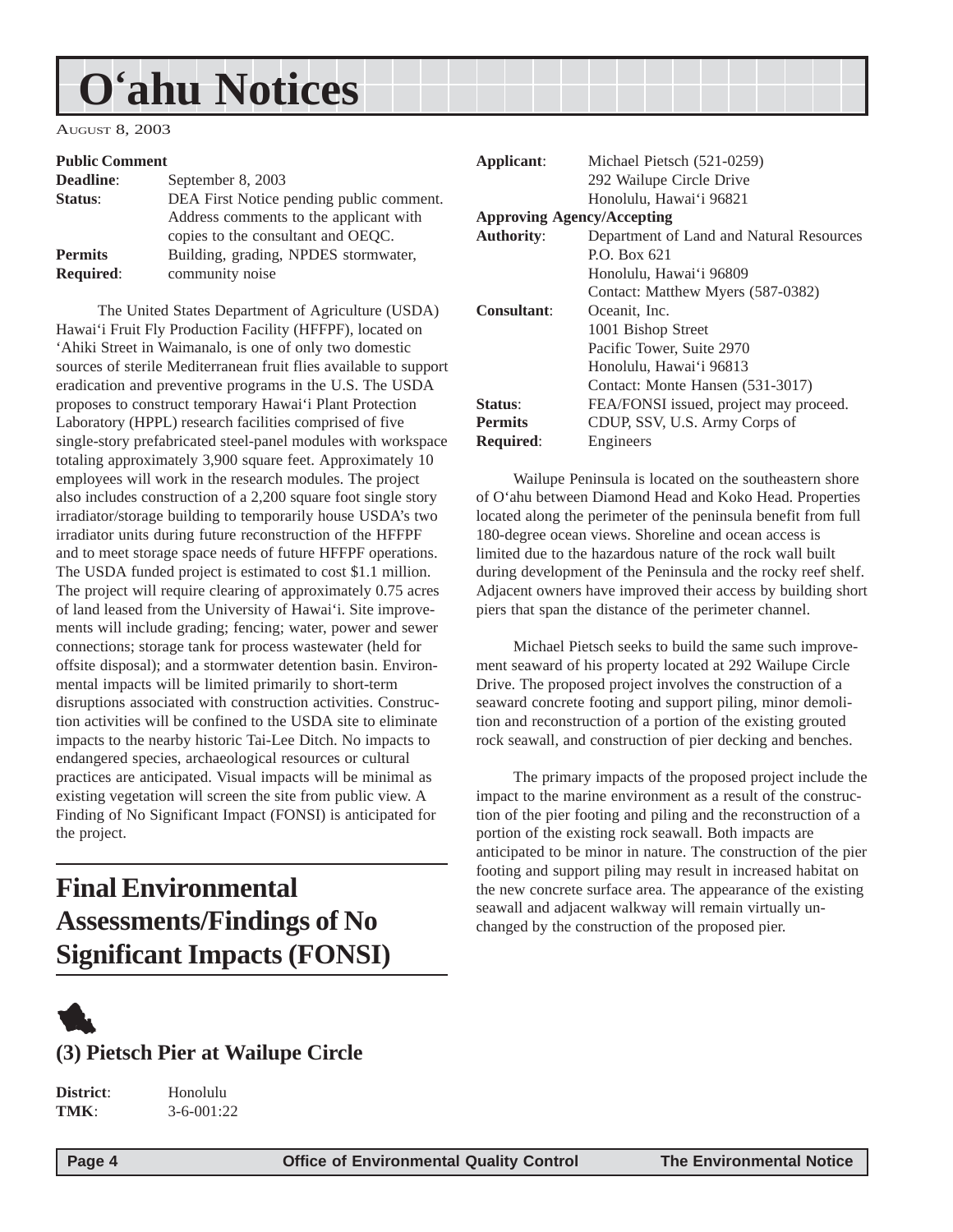## **O'ahu Notices**

AUGUST 8, 2003

## <span id="page-4-0"></span>**National Environmental Policy Act (NEPA)**



## **Schofield Barracks Mission Support Training Facility and Information Systems Facility, O'ahu (EA and Draft FONSI)**

**District**: Wahiawa **Applicant**: U.S. Army Garrison, Hawai'i Schofield Barracks, Hawai'i 96857-5013 Contact: Peter Yuh, Jr. (656-2878 x 1051) **Approving Agency/Accepting Authority**: Same as above. **Public Comment Deadline**: September 8, 2003

The 25<sup>th</sup> Infantry Division (Light) and U.S. Army, Hawai'i has prepared an Environmental Assessment (EA) and Draft Finding of No Significant Impact (FNSI) for the construction of a Mission Support Training Facility (MSTF) and Information Systems Facility (ISF) at Schofield Barracks, O'ahu, Hawai'i. The proposed action consists of the construction of two adjacent buildings on Schofield Barracks. One of the buildings will function as a MSTF and the other as an ISF. The MSTF and ISF will consist of a 90,000 square foot single story and 38,000 square foot two-story building respectively. The MSTF and ISF are needed to provide a consolidated, and efficiently configured modern combat simulation training, and high-tech information systems facilities capable of supporting the dynamic mission essential requirements of the 25<sup>th</sup> Infantry (Light). The MSTF's main function will be to train the  $25<sup>th</sup>$  Infantry Division (Light) in battle simulations and distance learning. The ISF will provide critical communications capabilities and interfaces between tactical and non-tactical, highly complex telecommunications essential to support constructive, virtual and information requirements of the 25<sup>th</sup> Infantry Division (Light). Based on the information compiled during the preparation of the EA, the U.S. Army concluded that construction of the MSTF and ISF does not constitute a major action having significant effects on the quality of the man made or natural environment. Copies of the EA and Draft FNSI are available for review and can be obtained upon request by contacting Peter Yuh, Jr. at 656-2878, extension 1051. Any comments should be provided by September 8, 2003 and sent to Peter Yuh, Jr., NEPA Coordinator, Directorate of Public Works, U.S. Army Garrison, Hawaii, Schofield Barracks, Hawaii 96857-5013.

## **Previously Published Projects Pending Public Comments**

## **Draft Environmental Assessments**

### 1 **Honolulu Fire Department Headquarters Complex**

**Applicant**: City and County of Honolulu Department of Design and Construction 650 South King Street Honolulu, Hawai'i 96813 Contact: Greg Hee (527-6977) **Approving Agency/Accepting Authority**: Same as above.

#### **Public Comment**

**Deadline**: August 22, 2003

#### 1 **Lanikai Shore Protection Structures**

| Applicant:                        | Christina C. Foytich (4-3-4: 98)         |
|-----------------------------------|------------------------------------------|
|                                   | 5411 Kilauea Place                       |
|                                   | Honolulu, Hawai'i 96816                  |
|                                   | and                                      |
|                                   | Richard & Elizabeth Grossman (4-3-4: 76) |
|                                   | 1318 Mokulua Drive                       |
|                                   | Honolulu, Hawai'i 96734                  |
| <b>Approving Agency/Accepting</b> |                                          |
| <b>Authority:</b>                 | City and County of Honolulu              |
|                                   | Department of Planning and Permitting    |
|                                   | 650 South King Street, 7th Floor         |
|                                   | Honolulu, Hawai'i 96813                  |
|                                   | Contact: Ardis Shaw-Kim (527-5349)       |
| <b>Public Comment</b>             |                                          |

**Deadline**: August 22, 2003

1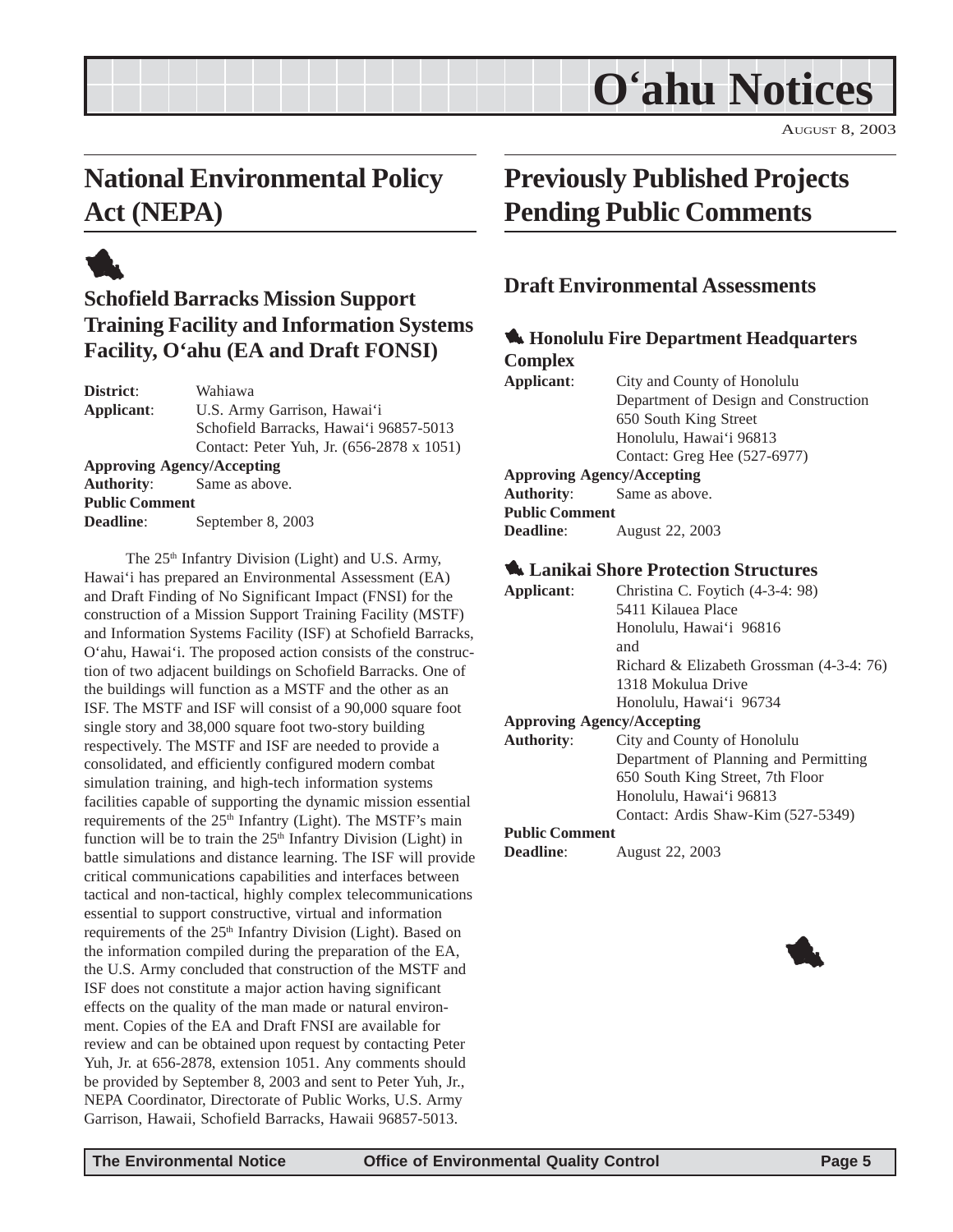## <span id="page-5-0"></span>**Maui Notices**

AUGUST 8, 2003

## **Draft Environmental**

**Assessments**

## $\bullet$ **(1) Hana Community Health and Wellness Village (Revised)**

| District:                         | Hana                                      |
|-----------------------------------|-------------------------------------------|
| TMK:                              | 1-4-03:22 and $24$                        |
| Applicant:                        | Hana Community Health Center, Inc.        |
|                                   | P.O. Box 807                              |
|                                   | Hana, Hawai'i 96713                       |
|                                   | Contact: Cheryl Vasconcellos (248-7515)   |
| <b>Approving Agency/Accepting</b> |                                           |
| <b>Authority:</b>                 | Department of Land and Natural Resources  |
|                                   | 54 South High Street                      |
|                                   | Wailuku, Hawai'i                          |
|                                   | Contact: Jason Koga (984-8103)            |
| <b>Consultant:</b>                | Munekiyo & Hiraga                         |
|                                   | 305 High Street                           |
|                                   | Wailuku, Hawai'i 96793                    |
|                                   | Contact: Michael Munekiyo (244-2015)      |
| <b>Public Comment</b>             |                                           |
| <b>Deadline:</b>                  | September 8, 2003                         |
| Status:                           | RDEA First Notice pending public com-     |
|                                   | ment. Address comments to the applicant   |
|                                   | $with$ copies to the environment consumer |

with copies to the approving agency or accepting authority, the consultant and OEQC. **Permits** NPDES, Building, Grading, **Required**: Land Use District Boundary Amendment

The applicant, Hana Community Health Center, Inc., is proposing to develop the Hana Community Health and Wellness Village on lands identified by Tax Map Keys (2) 1- 4-3:22 and 24. In May of 2000, the County of Maui, Office of the Mayor, acting as the Accepting Agency, issued a Finding of No Significant Impact (FONSI) for the proposed redevelopment of the Hana Community Health Center. Since the issuance of the FONSI, programmatic and design requirements for the project have been modified to incorporate a more traditional Hawaiian design theme, as well as additional facility uses. The Hana Health and Wellness Village will be developed in phases and is expected to be a self-supporting venture. Anticipated to expand Hana's employment base by

more than 60 new, quality jobs at project maturity, the Hana Health and Wellness Village will incorporate traditional healing practices and ways of living as part of an integrated, holistic approach to better health and fitness. Additional benefits will include revitalization of Hana's economic base, development of a skilled, competitive work force and enhancement of Hana's rural lifestyle.

**5**

**4**

**2**

**3**

**1**

Parcel 24 and Parcel 22 are both designated by the Hana Community Plan as Public/Quasi-Public. The State Land Use Designation for Parcel 24 is Rural, while Parcel 22 is designated as both Rural and Agricultural. To establish entitlement consistency, an application for a District Boundary Amendment from the Agricultural and Rural districts to the Urban district will be filed. In addition, both parcels are zoned Interim by the County of Maui, necessitating a Change in Zoning to the Public/Quasi-Public zoning district. At full build-out, the proposed parking count will not meet current code requirements. The project will be developed in three (3) phases. Therefore, a variance from Chapter 19.76 of the Maui County Code relating to off-street parking and loading will be required for Phase 3.

The project will be funded through a combination of federal and private funds. Estimated cost of construction is anticipated to be \$26.0 million and will take approximately 5 to 7 years to complete, depending on the availability of funds.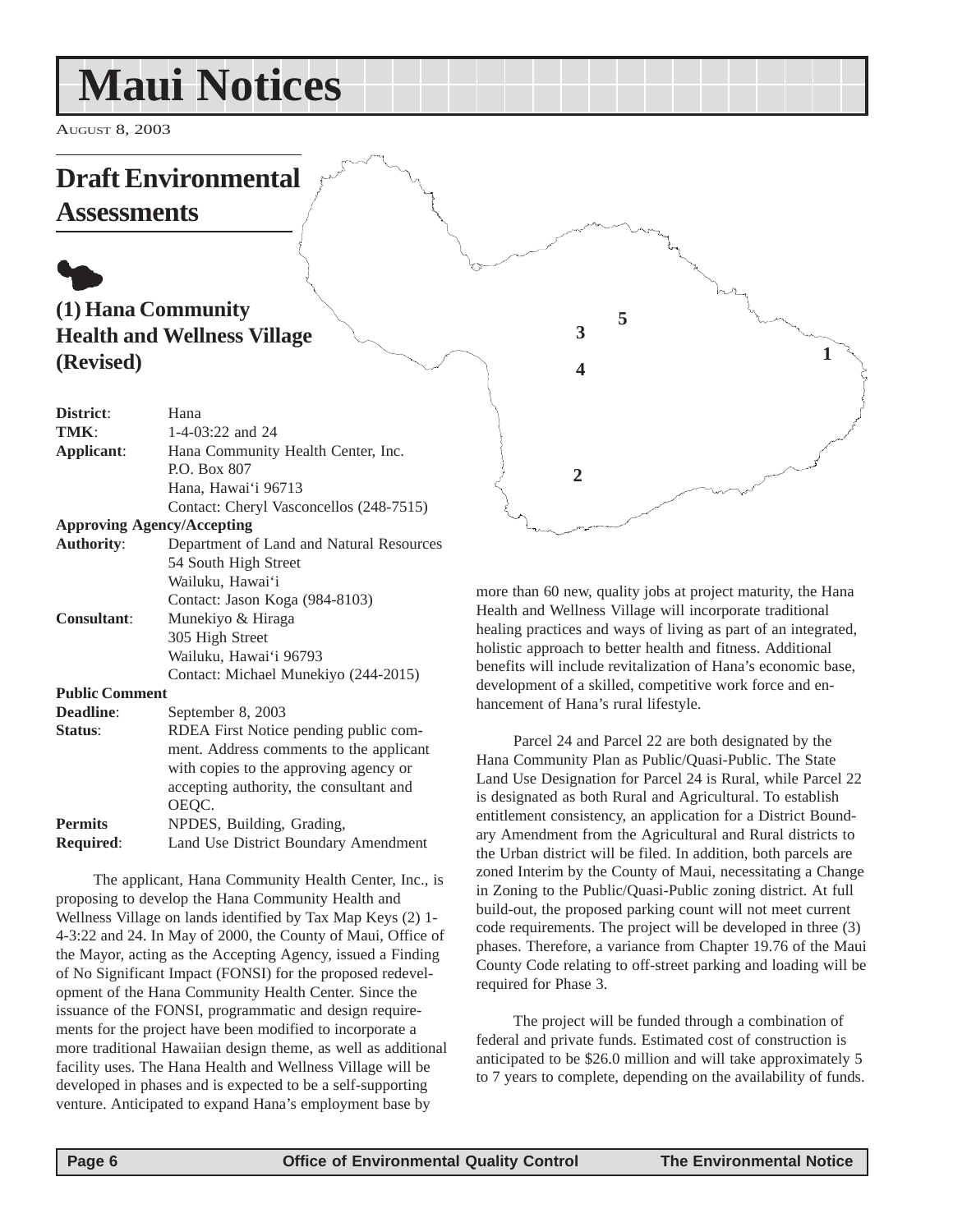<span id="page-6-0"></span>

This supplemental draft EA has been prepared pursuant to Chapter 343, Hawai'i Revised Statutes, and Title 11, Chapter 200, Administrative Rules, Department of Health, State of Hawai'i. Because the proposed project involves the use of lands owned by the State of Hawai'i, the Department of Land and Natural Resources (DLNR) is acting as the accepting agency.



## **(2) Kanaio Natural Area Reserve National Resources Conservation Project**

| District:                         | Makawao and Hana                          |
|-----------------------------------|-------------------------------------------|
| TMK:                              | 2-1-003-054, 2-1-003-050, 1-9-001-006, 2- |
|                                   | $1 - 002 - 002$                           |
| Applicant:                        | Department of Land & Natural Resources    |
|                                   | Division of Forestry & Wildlife, Natural  |
|                                   | Area Reserves System, Maui Branch         |
|                                   | 54 South High Street, Room 101            |
|                                   | Wailuku, Hawai'i 96793                    |
|                                   | Contact: Christen Mitchell (587-0051)     |
| <b>Approving Agency/Accepting</b> |                                           |
| <b>Authority:</b>                 | Same as above.                            |
| <b>Public Comment</b>             |                                           |
| Deadline:                         | September 8, 2003                         |
| <b>Status:</b>                    | DEA First Notice pending public comment.  |
|                                   | Address comments to the applicant with a  |
|                                   | copy to OEQC.                             |
| <b>Permits</b>                    |                                           |
| Required:                         | <b>BLNR</b> Approval                      |

The Hawai'i Department of Land and Natural Resources, Division of Forestry and Wildlife, Natural Area Reserves System, in a cooperative effort with the US Fish & Wildlife Service and Ulupalakua Ranch, proposes to install ungulate-proof fencing at Kanaio Natural Area Reserve (NAR) on the island of Maui.

Introduced ungulates - such as deer, pigs, goats, and cattle - are one of the most significant threats to the continued survival of native species and ecosystems that Kanaio NAR was established to protect. Feeding and trampling by ungulates destroy individual plants and damage native forest systems by destabilizing soils, hastening erosion, and facilitating weed invasion.

The project involves fence construction in two phases to create a large ungulate free area. Phase I requires 5.25 miles of fencing to enclose approximately 850 acres. In Phase II, an

additional 3.75 miles of fence is proposed to enclose approximately 400 acres nominated for addition to the existing Natural Area Reserve adjacent to Phase I. The proposed fencing will protect dry forests and shrublands, and a unique assemblage of native plants and animals, including rare and endangered species, from further damage caused by nonnative ungulates. The fencing will also provide a protected area for future restoration efforts.

Potential impacts include soil disturbance along the fenceline, damage to common native plants, increased risk of wildfire, and effects on rare and endangered plant and animal species, cultural resources, and visual resources. Impact mitigation measures include conducting expert surveys of the fence route to ensure that no biological or cultural resources (including lava tubes) are within the fence clearing corridor, taking preventive action to decrease the potential for accidental introduction of non-native species, implementing weed control to reduce fire threat, and aligning the fenceline to minimize visual impact from Highway 31.

## **Final Environmental Assessments/ Findings of No Significant Impacts (FONSI)**



## **(3) Kahakapao Loop Trail**

| District:                         | Makawao                                  |
|-----------------------------------|------------------------------------------|
| TMK:                              | $2 - 2 - 4 - 16$                         |
| Applicant:                        | Department of Land and Natural Resources |
|                                   | Na Ala Hele Trails and Access Program    |
|                                   | 54 South High Street, Room 101           |
|                                   | Wailuku, Hawai'i 96793                   |
|                                   | Contact: Carrie Haurez (873-3508)        |
| <b>Approving Agency/Accepting</b> |                                          |
| <b>Authority:</b>                 | Same as above.                           |
| Status:                           | FEA/FONSI issued, project may proceed.   |
| <b>Permits</b>                    |                                          |
| <b>Required:</b>                  | N/A                                      |

The construction of the Kahakapao Loop Trail is proposed for the Makawao Forest Reserve, Maui. The trail will loop from the Fong Ridge Road to the Pa'ahao Ridge Road, crossing a medium sized gulch at the top and bottom of the loop. As part of the trail construction, Kahakapao Road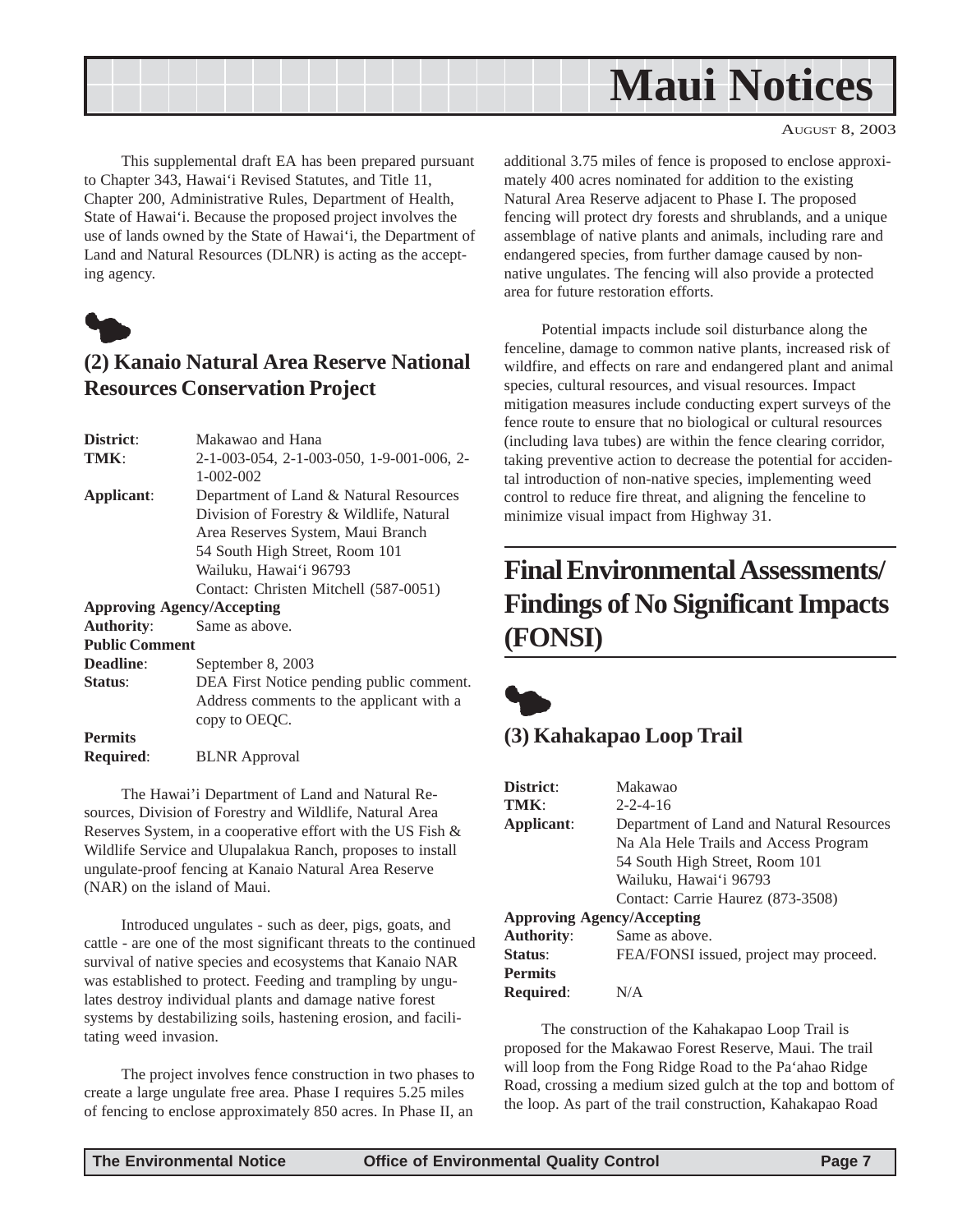## <span id="page-7-0"></span>**Maui Notices**

#### AUGUST 8, 2003

will be re-routed to circumvent the existing water treatment facility. The elevational range of the trail goes from 2800' to 3650'. The trail will travel through plantations of non-native trees on the ridges and remnant native vegetation in the gulch.

The addition of the Kahakapao Loop Trail to the Na Ala Hele trails system will adds a much needed and requested equestrian trail, along with a bicycle and foot trail. The trail will also provide access opportunities for Forest Reserve management practices, recipient alien species detection and control, nature study, wildland research, fire control, and hunters.

Construction will involve the removal of vegetation in the direct trail corridor, with native plants being avoided wherever possible. A fencing exclosure will be constructed around existing populations of the candidate species Cyanea asplenifolia (Haha) found within the roadway corridor, to protect the plant during and after construction. A trail bed will be constructed according to Na Ala Hele trail construction specifications. Lastly, interpretive and educational signage will be added.

The negative impacts associated with the project may include a temporary increase in erosion during construction, increased visitor numbers, which may result in increased vandalism, and increased browsing by horse activity. These impacts will be mitigated by proper construction techniques, educational signage, and DLNR-DOFAW rule enforcement.



| District:                         | Makawao                                |
|-----------------------------------|----------------------------------------|
| TMK:                              | $2 - 3 - 37$ ; 026                     |
| Applicant:                        | County of Maui                         |
|                                   | Department of Parks & Recreation       |
|                                   | 1580 Ka'ahumanu Avenue                 |
|                                   | Wailuku, Hawai'i 96793                 |
|                                   | Contact: Robert Halvorson (270-8017)   |
| <b>Approving Agency/Accepting</b> |                                        |
| <b>Authority:</b>                 | Same as above                          |
| <b>Consultant:</b>                | C. Takumi Engineering                  |
|                                   | 18 Central Avenue                      |
|                                   | Wailuku, Hawai'i 96793                 |
|                                   | Contact: Fiona van Ammers (249-0411)   |
| Status:                           | FEA/FONSI issued, project may proceed. |
| <b>Permits</b>                    | NPDES, Grading, Building, Driveway,    |
| <b>Required:</b>                  | Work on County Highway                 |
|                                   |                                        |

The Kula Community Center is on a 7 acre site located in Kealahou, Kula, Maui. The Kula Community Center and Kula Community Clubhouse and related parking are on the northern portion of the site. Two lighted tennis courts, gateball field and parking area are in use and located on the southern half of the site. The County of Maui Department of Parks & Recreation proposes to add 4 lighted tennis courts, gateball fields, comfort station, parking, landscaping and related improvements within the southern portion of the site and adjacent to the existing tennis courts.

The project will be phased, and the initial phase of construction will consist of two lighted tennis courts, additional parking, abandonment of an existing gravel driveway and a new paved driveway along the south boundary of the property.

The proposed project will generate short-term impacts that are typical of site preparation and construction activities. These impacts include air quality, water quality, noise, and potential impacts to vehicular traffic. The impacts are shortterm and usually temporary conditions that occur only during the construction period. Most of the impacts are mitigated through compliance with the applicable state and county regulations. No natural resources have been recorded at the project site, but the results of a archaeological survey found two features within the undisturbed sections of the parcel. However, based on the findings of this investigation, it appears probable that additional archaeological research would not significantly contribute to interpretations of the area, Hawaiian traditional cultural practices, or general history of area.

The proposed project will require minimal energy once the project has been completed since the comfort station and tennis courts will be lighted for night use. However, night use hours will be limited by the use of timers. Similarly, lights will automatically turn-off if not in use for more than an hour.

## **Draft Environmental Impact Statements**



**(5) Upcountry Town Center (Revised)**

| District: | Maka        |
|-----------|-------------|
| TMK:      | $2 - 3 - 0$ |

**District**: Makawao **T**:08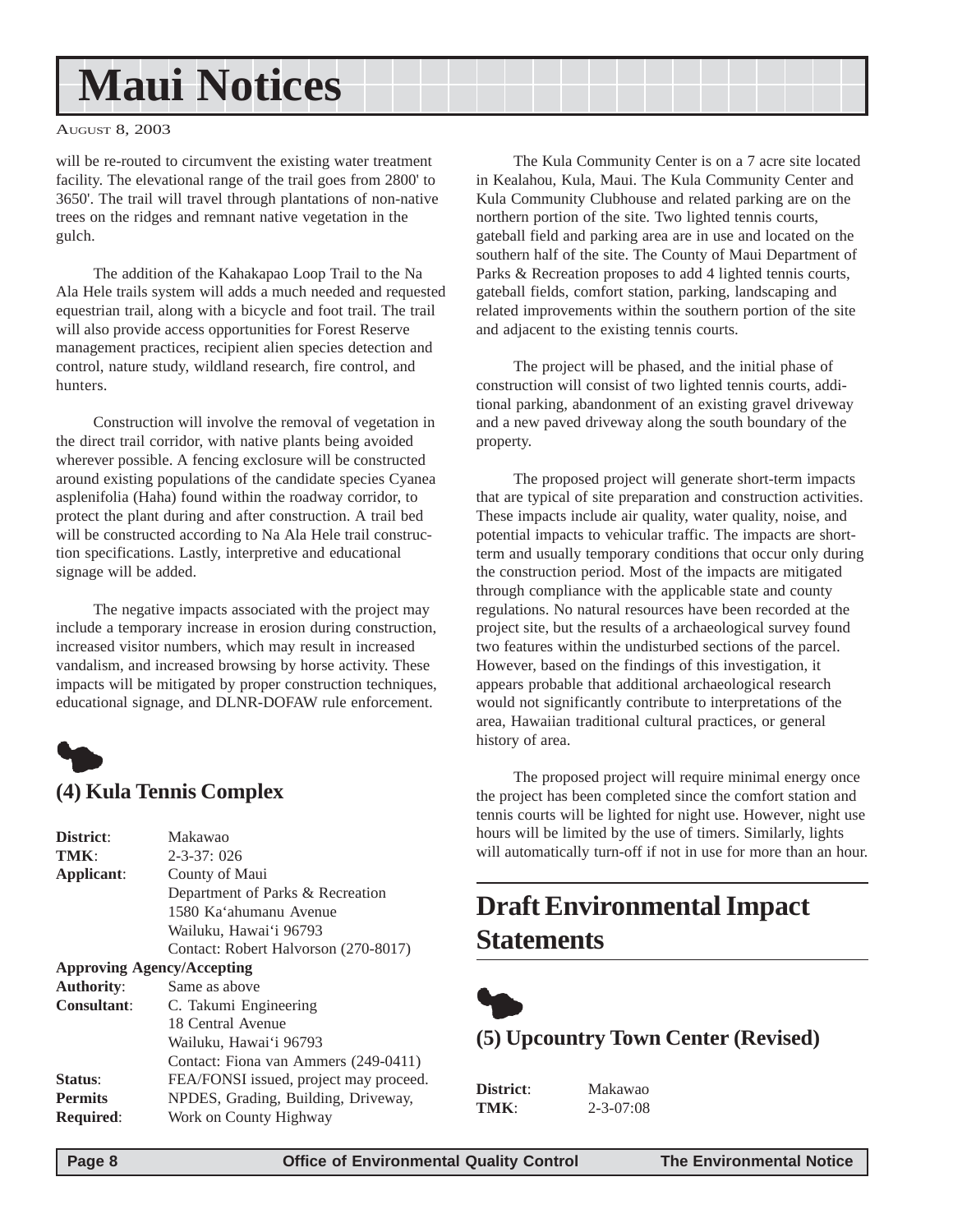<span id="page-8-0"></span>

| Applicant:            | Maui Land & Pineapple Company, Inc.     |
|-----------------------|-----------------------------------------|
|                       | <b>P.O. Box 187</b>                     |
|                       | Kahului, Hawai'i 96733-6687             |
|                       | Contact: Robert McNatt (877-3874)       |
|                       | <b>Approving Agency/Accepting</b>       |
| <b>Authority:</b>     | <b>State Land Use Commission</b>        |
|                       | P.O. Box 2359                           |
|                       | Honolulu, Hawai'i 96804-2359            |
|                       | Contact: Russell Kumabe (587-3822)      |
| <b>Consultant:</b>    | Group 70 International, Inc.            |
|                       | 925 Bethel Street, 5th Floor            |
|                       | Honolulu, Hawai'i 96813                 |
|                       | Contact: Jeff Overton (523-5866 x 104)  |
| <b>Public Comment</b> |                                         |
| Deadline:             | September 22, 2003                      |
| Status:               | RDEIS First Notice pending public com-  |
|                       | ment. Address comments to the applicant |
|                       | with copies to the approving agency or  |
|                       | accepting authority, the consultant and |
|                       | OEQC.                                   |
| <b>Permits</b>        | State District Boundary Amendment,      |
| <b>Required:</b>      | Community Plan Amendment, Change in     |

A Revised Draft Environmental Impact Statement for the Upcountry Town Center at Pukalani, Maui is being submitted to the State Land Use Commission after an April 16, 2003 Court Order held that acceptance of the original Final Environmental Impact Statement by the Maui County Planning Director was null and void and the LUC was the appropriate accepting authority. The Project Description remains as follows:

Zoning

Maui Land & Pineapple Company, Inc. is proposing to improve approximately 40 acres of agricultural land into a rural country town center development. New uses include commercial, office and civic space, cottage industrial lots and a senior or multi-family residential component. Associated parking and improved road circulation are also proposed within the master development plan. Open space is an important component, representing 10 acres or 25% of the project area.

The proposed Upcountry Town Center will serve local residents, businesses and visitors through a variety of uses. Quality retail, governmental, senior/multi-family living and office space are in demand in the area because of an enhanced economy and larger local populations. The project intends to meet needs identified by members of the community while maintaining the distinctive Upcountry Maui character and creating a sense of place in a central area for the region.

The Upcountry Town Center Master Plan includes approximately 10-acres of open space designed as a buffer between Pukalani Bypass Highway and the uses of the Center. This area will be landscaped consistent with the surrounding Upcountry Maui environment and plans include recreational features such as pedestrian and equestrian trails. The entire development is intended to provide a centralized local gathering place providing a venue for community services, activities and outdoor markets. A new water well to serve the project will also be developed at Pi'iholo.

## **Previously Published Projects Pending Public Comments**

### **Draft Environmental Assessments**

### $\bullet$  **Central Clubhouse for Boys & Girls Club of Maui**

**Applicant**: County of Maui Department of Parks & Recreation 700 Hali'a Nakoa Street, Suite 2 Wailuku, Hawai'i 96793 Contact: Dyan Ariyoshi (270-7981) **Approving Agency/Accepting Authority**: Same as above. **Public Comment**

**Deadline**: August 22, 2003

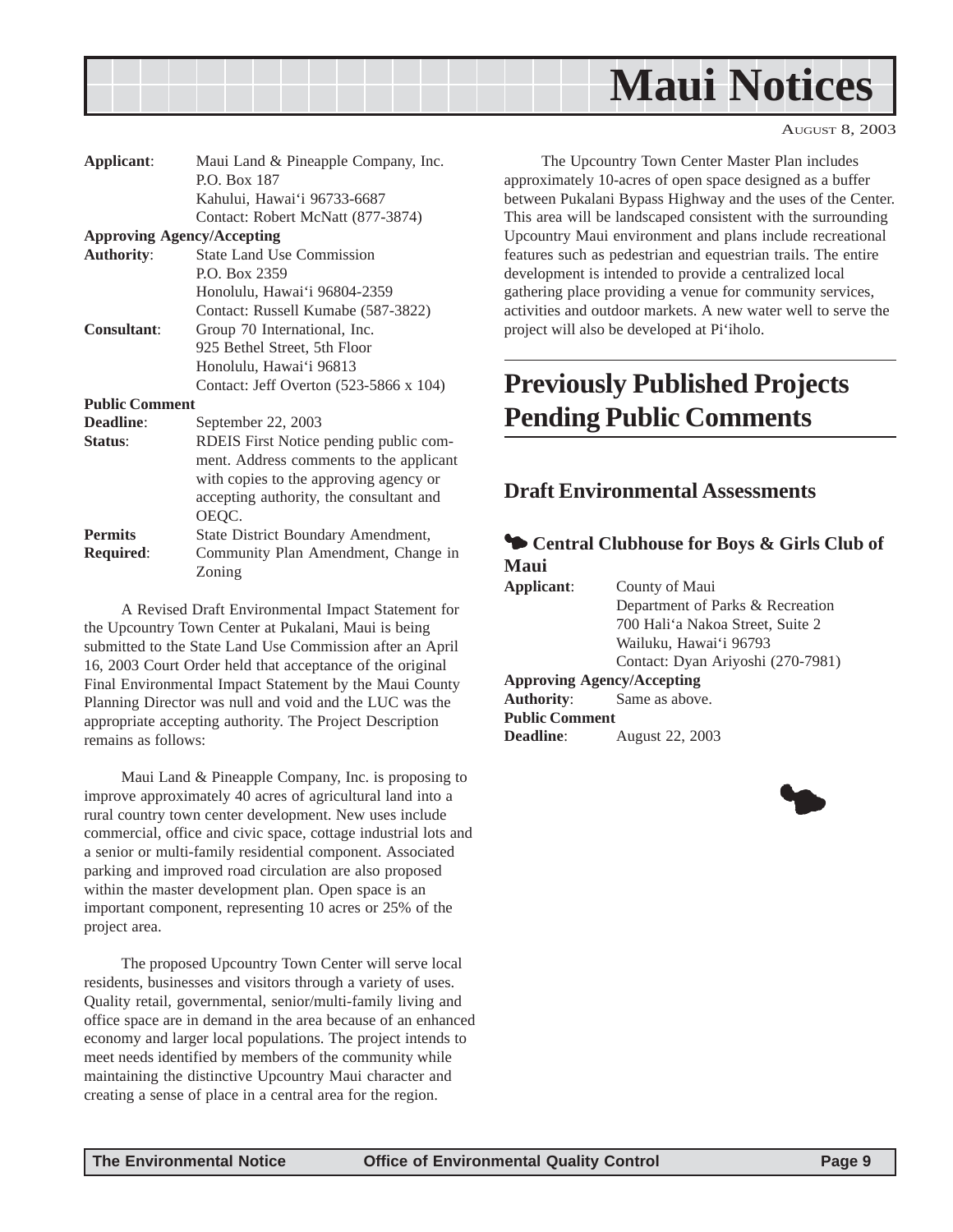## <span id="page-9-0"></span>**Kaua'i Notices**

AUGUST 8, 2003

## **Draft Environmental**

## **Assessments**

## $\bullet$ **(1) YMCA of Kaua'i Facilities**

| TMK:<br>$3 - 3 - 03:43$                             |  |
|-----------------------------------------------------|--|
|                                                     |  |
| YMCA of Kaua'i<br>Applicant:                        |  |
| P.O. Box 1786                                       |  |
| Lihue, Hawai'i 96766                                |  |
| Contact: Tom Tannery (246-9090)                     |  |
| <b>Approving Agency/Accepting</b>                   |  |
| <b>Authority:</b><br>County of Kaua'i               |  |
| <b>Offices of Community Assistance, Housing</b>     |  |
| Agency                                              |  |
| 4193 Hardy Street                                   |  |
| Lihue, Hawai'i 96766                                |  |
| Contact: Gary Mackler (241-6867)                    |  |
| <b>Consultant:</b><br>Agor Architecture             |  |
| 4374 Kukui Grove, Suite 204                         |  |
| Lihue, Hawai'i 96766                                |  |
| Contact: Ron Agor (245-4550)                        |  |
| <b>Public Comment</b>                               |  |
| Deadline:<br>September 8, 2003                      |  |
| Status:<br>DEA First Notice pending public comment. |  |
| Address comments to the applicant with              |  |
| copies to the approving agency or accepting         |  |
| authority, the consultant and OEQC.                 |  |
| <b>Permits</b>                                      |  |

**Required**: Use, Building, NPDES

This project proposes the construction of facilities for the YMCA of Kaua'i. The new facilities will allow the YMCA to continue and expand the various community services they have been offering for nearly 75 years on Kaua'i. The project site is located at the southwest corner of Kaumuali'i Highway and Nuhou Street at the western outskirt of Lihue. The site is part of Grove Farm's community residential and commercial development plan for Lihue and Puhi.

The facilities will be situated on a 3.642-acre site and will consist of an administration building, childcare center, wellness center, locker/restroom building, gymnasium, multipurpose building, swimming pool and batting cages. Water, sewer, electrical, cable and telephone services are available underground on the street. The site has a very gentle down slope from the northwest corner to the southwest corner. Kaumuali'i Highway is adjacent and north of the property and Nuhou Street is adjacent and east of the property.



**1**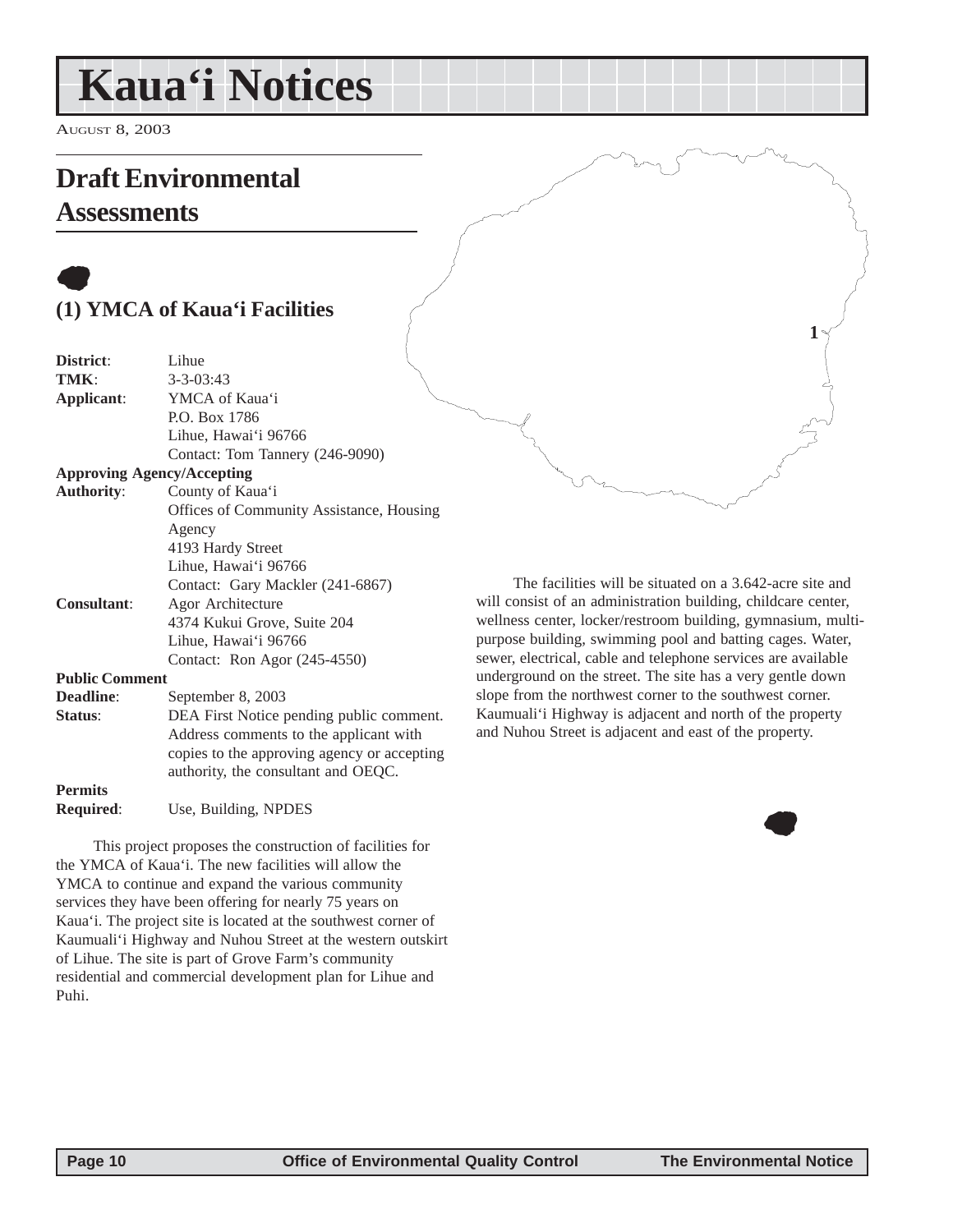## **Hawai'i Notices**

AUGUST 8, 2003

## <span id="page-10-0"></span>**Draft Environmental**

## **Assessments**



## **(1) Honl's Parking Lot and Restroom Facility**

| District:             | North Kona                                  |
|-----------------------|---------------------------------------------|
| TMK:                  | 7-5-018: 088                                |
| Applicant:            | Sunstone Realty Partners X, LLC             |
|                       | $c$ /o Gregory Mooers (885-6839)            |
|                       | P.O. Box 1101                               |
|                       | Kamuela, Hawai'i 96743                      |
|                       | <b>Approving Agency/Accepting</b>           |
| <b>Authority:</b>     | County of Hawai'i, Planning Department      |
|                       | 101 Pauahi Street, Suite 3                  |
|                       | Hilo, Hawai'i 96720                         |
|                       | Contact: Larry Brown (961-8288)             |
| Consultant:           | Ron Terry, Ph.D. (982-5831)                 |
|                       | HC2, Box 9575                               |
|                       | Keaau, Hawai'i 96749                        |
| <b>Public Comment</b> |                                             |
| <b>Deadline:</b>      | September 8, 2003                           |
| Status:               | DEA First Notice pending public comment.    |
|                       | Address comments to the applicant with      |
|                       | copies to the approving agency or accepting |
|                       | authority, the consultant and OEQC.         |

#### **Permits Required**: SMA, Plan Approval, Building

The proposed project consists of a 20-stall parking area, restroom facilities, landscaping and pedestrian improvements located on the grounds of the County of Hawai'i Waiaha Sewer Pump Station, in Kailua-Kona. The site is directly across Ali'i Drive from the surfing site known as Honl's. Over the last two decades, pedestrian, bicycle and motor vehicle traffic have increased substantially on Ali'i Drive. This, along with the designation of no-parking zones on both shoulders of the road, has led to a loss of safe, legal parking for Honl's surf site. The proposed project is meant to address the need for this parking. It will also provide restrooms that can accommodate not only beach users but also bicyclists, walkers and joggers on Ali'i Drive. This facility is needed for both the convenience of recreational users of the beach and Ali'i Drive and also for protection of coastal water quality. The action is being undertaken by Sunstone Realty Partners X, LLC, pursuant to Change of Zone conditions associated



with the development of Ali'i Cove 200-unit multi-family housing project in Kailua-Kona.

The project is expected to be completed about six months after receiving all permits and approvals. In accordance with the pertinent change of zone ordinance affecting the Ali'i Cove property, Sunstone will be credited the estimated \$250,000 cost of the project against their impactrelated fees.

Mitigation includes transplanting a landscaped *Pritchardia affinis* palm, as well as measures concerning construction activity and inadvertent historic site finds.

## $\blacklozenge$ **(2) Paterson Single Family Residence**

| <b>District:</b> | Puna                                                                                               |
|------------------|----------------------------------------------------------------------------------------------------|
| TMK:             | $1 - 3 - 002:089$                                                                                  |
| Applicant:       | Emeline Living Trust                                                                               |
|                  | c/o Emeline Jeanne P                                                                               |
|                  | 1104)                                                                                              |
|                  | 30 Gallina Rd                                                                                      |
|                  | $C_{\text{out}}$ $E_{\text{in}}$ MM $\theta$ $\theta$ $\theta$ $\theta$ $\theta$ $\theta$ $\theta$ |

nne Paterson (505-476-Santa Fe, NM 87508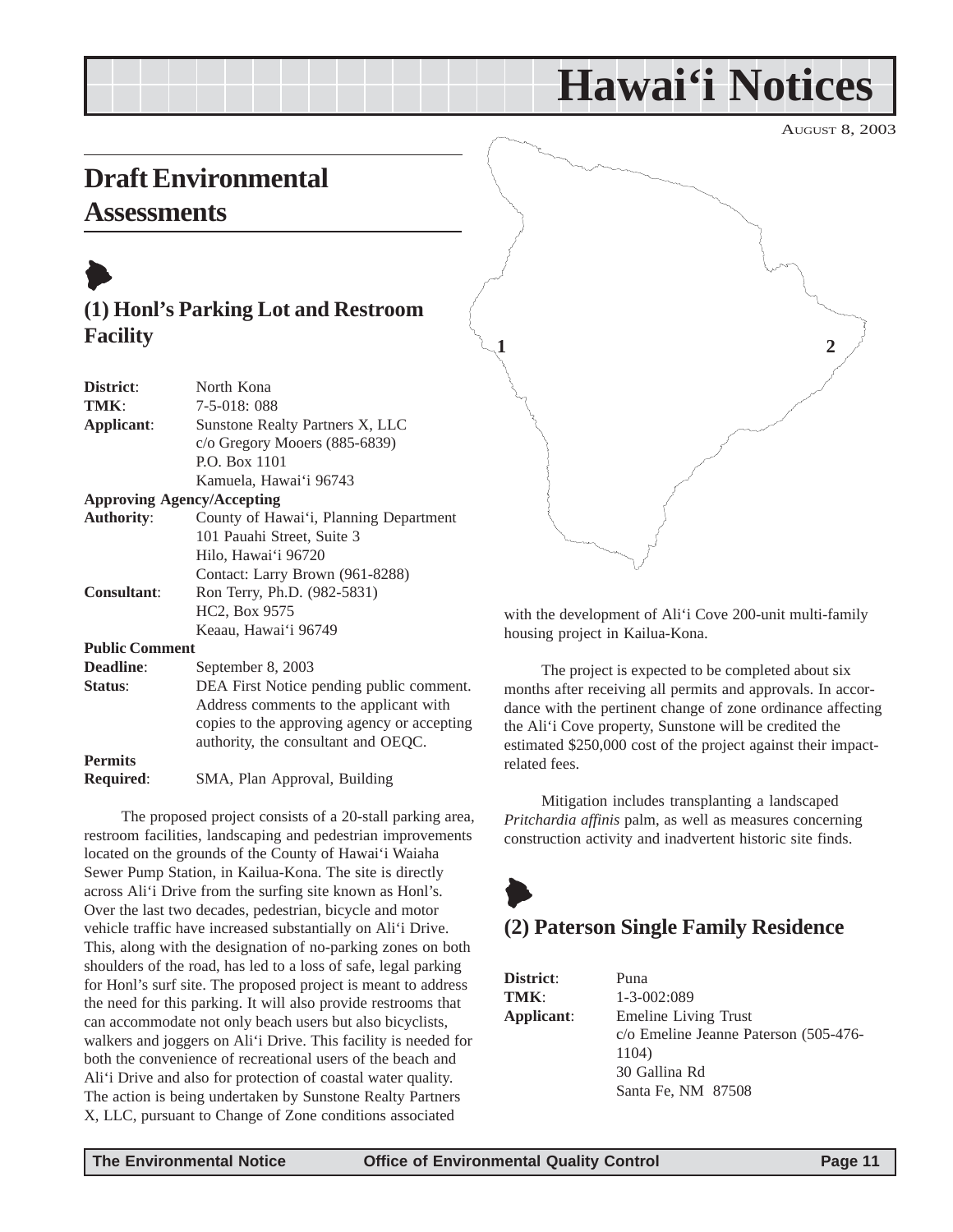## <span id="page-11-0"></span>**Hawai'i Notices**

AUGUST 8, 2003

#### **Approving Agency/Accepting**

| <b>Authority:</b>     | Board of Land and Natural Resources                                                |
|-----------------------|------------------------------------------------------------------------------------|
|                       | P.O. Box 621                                                                       |
|                       | Honolulu, Hawai'i 96809                                                            |
|                       | Contact: Matthew Myers (587-0382)                                                  |
| <b>Public Comment</b> |                                                                                    |
| <b>Deadline:</b>      | September 8, 2003                                                                  |
| Status:               | DEA First Notice pending public comment.<br>Address comments to the applicant with |
|                       | copies to the approving agency or accepting<br>authority and OEQC.                 |
| <b>Permits</b>        |                                                                                    |
| <b>Required:</b>      | Building, IWS, CDUP                                                                |

Applicant proposes a single family residence, defined as R-8 Single Family Residence (D-1) in Section 13-5-24 HRS, consisting of a total of less than 3000 square feet of living and unoccupied space, in colors selected to blend in with the environment, and consistent with existent neighboring homes on the north, west, and east permitted in this conservation district.

The dwelling, a plantation-style three-bedroom/ 3 1/2 bath home on post and beam with vinyl siding and a colored metal roof on more than an acre of land (TMK 1-3-002:089 - Highway 137 Kamaili Mile Marker 16, Puna, Hawai'i) that is approximately 40 feet above sea level, would be sited 130 feet from the road with side setbacks of at least 30 feet each side and 188 feet from the shoreline hidden behind a 10 foot knoll.

The site contains no known historical or archeological sites, is not on the State or Federal Register, and no artifacts are known to have been found during home construction on adjacent sites. The shoreline is inaccessible along 40' high shoreline cliff formations.

The topography would remain largely unchanged, with the exception of the excavation for the septic system. Construction would be to code, debris handled appropriately and disturbed areas revegetated within 30 days after construction completed. Vegetation covering the site is predominately invasive non-native species. The applicant, an EPA education grant recipient, proposes environmentally-conscious use of the residence and to eliminate invasive species and stabilize and encourage native species.

## **Previously Published Projects Pending Public Comments**

### **Draft Environmental Assessments**

|                       | Honoka'a Well "B" Production Well        |
|-----------------------|------------------------------------------|
| Applicant:            | Department of Land and Natural Resources |
|                       | P.O. Box 621                             |
|                       | Honolulu, Hawai'i 96809                  |
|                       | Contact: Hiram Young (587-0260)          |
|                       | <b>Approving Agency/Accepting</b>        |
|                       | <b>Authority:</b> Same as above.         |
| <b>Public Comment</b> |                                          |
| <b>Deadline:</b>      | August 22, 2003                          |
|                       |                                          |

#### 6 **Kohala Mountain Road Realignment**

| Applicant:                        | Department of Transportation        |  |
|-----------------------------------|-------------------------------------|--|
|                                   | <b>Highways Division</b>            |  |
|                                   | 601 Kamokila Blvd., Room 688        |  |
|                                   | Kapolei, Hawai'i 96707              |  |
|                                   | Contact: Glenn Kurashima (692-7578) |  |
| <b>Approving Agency/Accepting</b> |                                     |  |
| <b>Authority:</b> Same as above.  |                                     |  |
| <b>Public Comment</b>             |                                     |  |
| <b>Deadline:</b>                  | August 22, 2003                     |  |
|                                   |                                     |  |

#### 6 **Twigg-Smith Single Family Homes**

| Applicant:        | Desmond Twigg-Smith                      |
|-------------------|------------------------------------------|
|                   | c/o Gregory Mooers (885-6839)            |
|                   | P.O. Box 1101                            |
|                   | Kamuela, Hawai'i 96743                   |
|                   | <b>Approving Agency/Accepting</b>        |
| <b>Authority:</b> | Department of Land and Natural Resources |
|                   | $P0$ . Box 621                           |
|                   | Honolulu, Hawai'i 96809                  |
|                   | Contact: Sam Lemmo (587-0414)            |
| Deadline:         | August 22, 2003                          |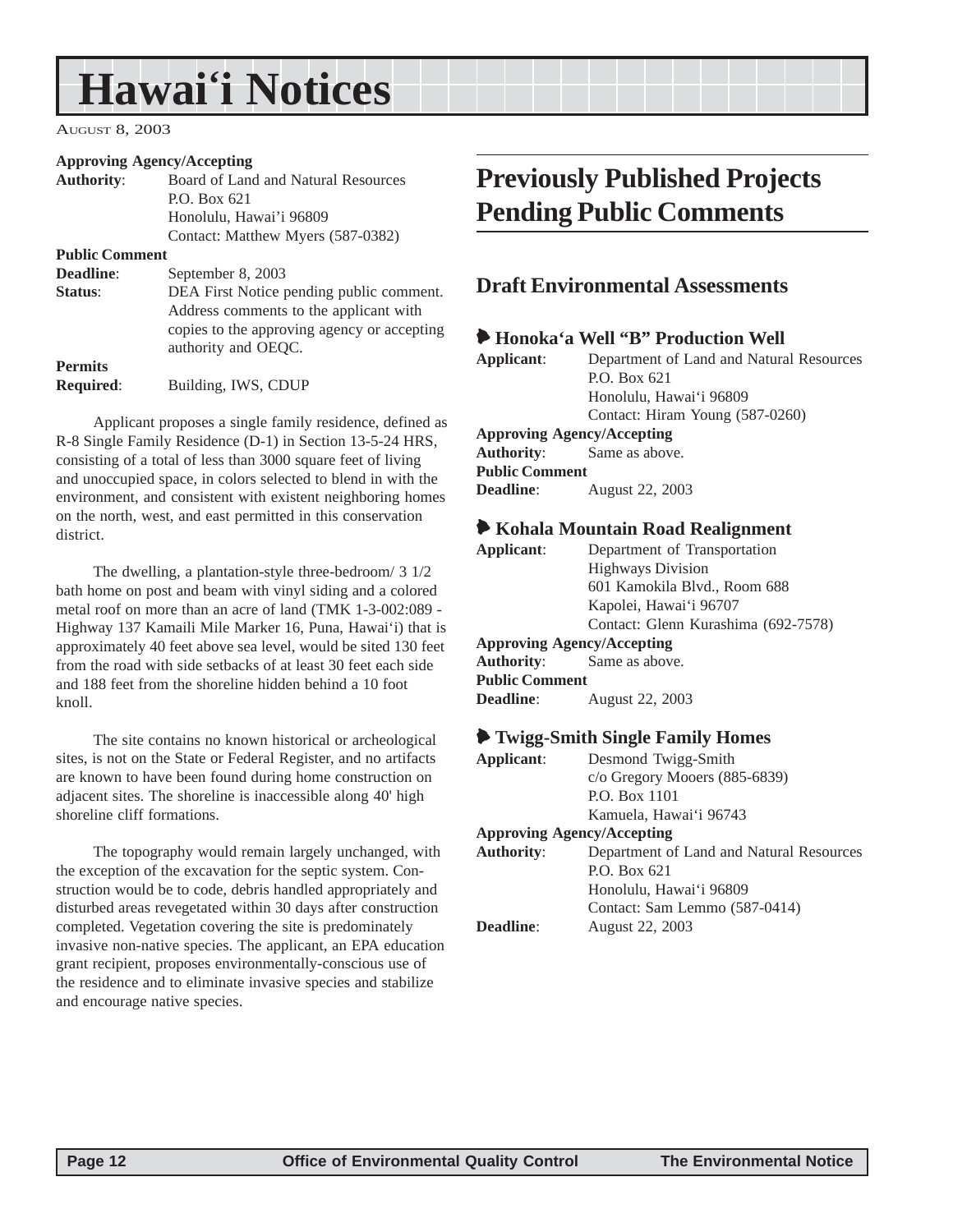<span id="page-12-0"></span>

## **Final Environmental Impact Statements**

#### 6 **Kekaha Kai State Park**

| Applicant:                        | Department of Land and Natural Resources    |  |
|-----------------------------------|---------------------------------------------|--|
|                                   | Division of State Parks                     |  |
|                                   | 1151 Punchbowl Street, Suite 310            |  |
|                                   | Honolulu, Hawai'i 96813                     |  |
|                                   | Contact: Daniel Quinn (587-0290)            |  |
| <b>Approving Agency/Accepting</b> |                                             |  |
| <b>Authority:</b>                 | Governor, State of Hawai'i                  |  |
|                                   | c/o Office of Environmental Quality Control |  |
|                                   | 235 S. Beretania Street, Suite 702          |  |
|                                   | Honolulu, Hawai'i 96813                     |  |
| Status:                           | FEIS currently being reviewed by OEQC.      |  |

#### 6 **Koa Timber Commercial Forestry Operations**

| Applicant:                        | Koa Timber, Inc.                          |
|-----------------------------------|-------------------------------------------|
|                                   | 91-188 Kalaeloa Blvd.                     |
|                                   | Kapolei, Hawai'i 96707                    |
|                                   | Contact: Kyle Dong (682-5572/523-5200)    |
| <b>Approving Agency/Accepting</b> |                                           |
| <b>Authority:</b>                 | Department of Land and Natural Resources  |
|                                   | P.O. Box 621                              |
|                                   | Honolulu, Hawai'i 96809                   |
|                                   | Contact: Dawn Hegger (587-0380)           |
| <b>Status:</b>                    | FEIS currently being reviewed by the      |
|                                   | Department of Land and Natural Resources. |
|                                   |                                           |



## **Conservation District Notices**

## **Departmental Permits**

Persons interested in commenting on the following Conservation District Use Application (Departmental Permit) must submit comments to the Department of Land and Natural Resources.

Also, anyone interested in receiving notification of determinations on Conservation District Use Applications (Departmental Permits) must submit requests to DLNR that include the following information: 1) Name and address of the requestor; 2) The permit for which the requestor would like to receive notice of determination; and 3) The date the notice was initially published in the Environmental Notice.

Both comments and requests for notification of determinations must be submitted to DLNR within thirty days from the initial date that the notice was published in the Environmental Notice.

Please send comments and requests to: State of Hawai'i, Department of Land and Natural Resources, Kalanimoku Building, Land Division, 1151 Punchbowl Street, Room 220, P.O. Box 621, Honolulu, Hawai'i 96809- 0621.

DLNR will make every effort to notify those interested in the subject CDUA, it is not obligated to notify any person not strictly complying with the above requirements. For more information, please contact Matthew Myers at 587-0382.



### **Ka'a'awa Beach Park Comfort Station**

| File No.:       | CDUA OA-3147 (Departmental Permit)                      |  |
|-----------------|---------------------------------------------------------|--|
| Applicant:      | City and County of Honolulu, Department                 |  |
|                 | of Design and Construction                              |  |
| TMK·            | $(1)$ 5-1-02:025                                        |  |
|                 | Proposed Action: Reconstruction of a Comfort Station at |  |
|                 | Ka'a'awa Beach Park                                     |  |
| 343, HRS        |                                                         |  |
| determination:  | The Final EA/FONSI was published in                     |  |
|                 | OEOC's Environmental Notice on May 23,                  |  |
|                 | 2003, and the City and County of Honolulu,              |  |
|                 | Department of Design and Construction                   |  |
|                 | was the accepting authority.                            |  |
| Applicant's     |                                                         |  |
| <b>Contact:</b> | Wesley Obata                                            |  |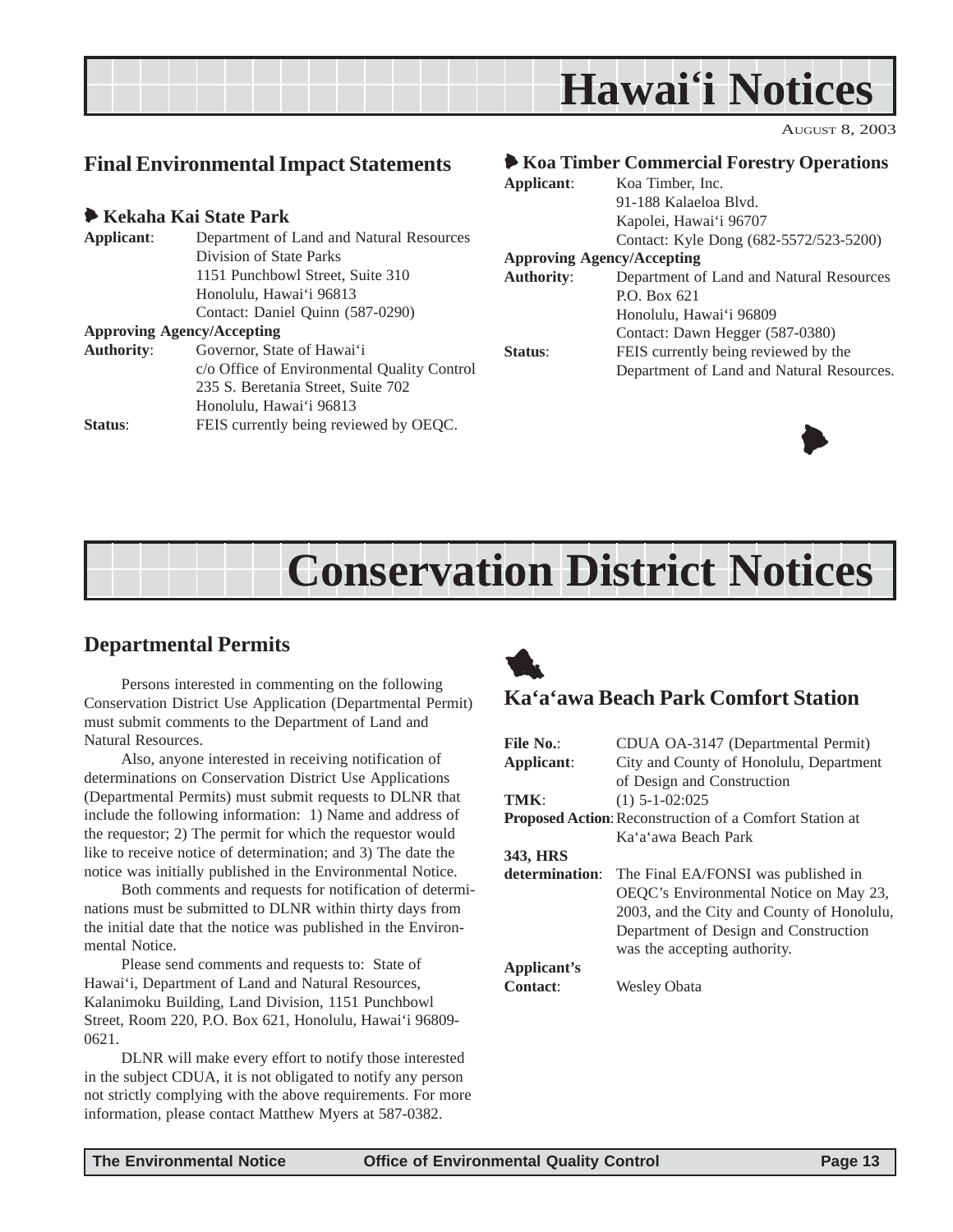## <span id="page-13-0"></span>**Shoreline Notices**

AUGUST 8, 2003

## **Shoreline Certification Applications**

Pursuant to § 13-222-12, HAR the following shoreline certification applications are available for inspection at the DLNR District Land Offices on Kauai, Hawaii and Maui and at Room 220, 1151 Punchbowl St., Honolulu, Oahu (Tel: 587-0414). All comments shall be submitted in writing to the State Land Surveyor, 1151 Punchbowl Street, Room 210, Honolulu, HI 96813 and postmarked no later than fifteen (15) calendar days from the date of the public notice of the application. If there are any questions, please call Nick Vaccaro at 587-0384.

| File No.      | Date    | Location                                                                                                                                                                                                                                                             | Applicant/Owner                                                                | TMK             |
|---------------|---------|----------------------------------------------------------------------------------------------------------------------------------------------------------------------------------------------------------------------------------------------------------------------|--------------------------------------------------------------------------------|-----------------|
| <b>OA-940</b> | 7/29/03 | Lot 25 and 26, Land Court Application 124, land situated at Kapaka,<br>Koolauloa, Oahu, Hawaii (53-853 Kamehameha Highway) Purpose:<br><b>Building Permit</b>                                                                                                        | Walter P.<br>Thompson/David and<br>Jennifer Pham                               | 5-3-13:31 & 32  |
| OA-941        | 7/29/03 | Portion of Punaluu Beach Park and Kamehameha Highway, land situated<br>at Punaluu, Oahu, Hawaii<br>Purpose: Replacement of Punaluu Bridge - Job# BR-083-1 (42)                                                                                                       | M & E Pacific,<br>Inc./State of Hawaii<br>Department of<br>Transportation      | 5-3-02: Por. 31 |
| OA-942        | 7/29/03 | Consolidation of Lot 2, Land Court Application 772 and a Portion of Old<br>Kamehameha Highway and Resubdivision into Lots A & B, land situated<br>at Laie, Koolauloa, Oahu, Hawaii<br>Address: 53-283 Kamehameha Highway<br>Purpose: Subdivision and Building Permit | Walter P.<br>Thompson/Stanley and<br>Donna Koki                                | $5 - 5 - 02:03$ |
| OA-943        | 7/29/03 | Lot 3, Land Court Application 772, land situated at Laie, Koolauloa,<br>Oahu, Hawaii (55-289 Kamehameha Highway)<br>Purpose: Sale of the Property                                                                                                                    | Walter P.<br>Thomson/Hopu<br>Kahakai                                           | $5-5-02:04$     |
| <b>OA-944</b> | 7/29/03 | Lot 4, Land Court Application 772, land situated at Laie, Oahu, Hawaii<br>(Kamehameha Highway)<br>Purpose: Sale of the Property                                                                                                                                      | Walter P.<br>Thompson/Hopu<br>Kahakai                                          | $5 - 5 - 02:05$ |
| <b>OA-945</b> | 7/29/03 | Lot5-B-1, being a portion of R.P. 4475, land Commission Award 7713,<br>Apana 33 to V. Kamamalu, land situated at Kawailoa, Waialua, Oahu,<br>Hawaii (61-277 Kamehameha Highway)<br><b>Purpose: Building Permit</b>                                                   | ParEn, Inc./Janet<br>Jenson                                                    | $6-1-12:05$     |
| OA-102-3      | 7/29/03 | Lot 926, Land Court Application 1052, land situated at Makaha, Oahu,<br>Hawaii (84-239 Farrington Highway)<br>Purpose: Determine Building Setback                                                                                                                    | Jamie F.<br>Alimboyoguen/Carol<br>Shinsato                                     | $8-4-01:14$     |
| OA-832-2      | 7/29/03 | Lot 882, Land Court Application 578, land situated at Kuliouou 1st,<br>Honolulu, Nui, Oahu, Hawaii (216 Paiko Drive)<br><b>Purpose: Building Permit</b>                                                                                                              | Walter P.<br>Thompson/John and<br>Sue Cavanah                                  | $3 - 8 - 01:03$ |
| MA-204-3      | 7/29/03 | Lot 71, Land Court Application 1744, land situated at Hanakaoo,<br>Lahaina, Maui, Hawaii (100 Nohea Kai Drive)<br>Purpose: Planning Future Use of Property                                                                                                           | Warren S. Unemori<br>Engineering, Inc./<br>Marriott Ownership<br>Resorts, Inc. | $4 - 4 - 13:01$ |
| HA-051-2      | 7/29/03 | Lot 2 and 11 of the Puuanahulu-Puuwaawaa Beach Lots Kiholo Bay<br>Section, land situated at Puuwaawaa, North Kona, Hawaii<br>(Vacant Land)<br><b>Purpose: Building Permit</b>                                                                                        | Wes Thomas<br>Associates/Cyril T.<br><b>Mitchell Trust</b>                     | 7-1-02:07 & 04  |
| MA-276        | 7/29/03 | Lot 2-2, of the Kaonoulu Beach Lots, land situated at Kaonoulu, Kihei,<br>Maui, Hawaii (726 South Kihei Road)<br>Purpose: Determine Setback for Design of Building                                                                                                   | ControlPoint<br>Surveying/USA                                                  | $3-9-01:87$     |
| OA-946        | 7/29/03 | Lot 1063 of Land Court Application 667 (Map 253), land situated at<br>Kaneohe, Koolaupoko, Oahu, Hawaii<br>Address: 612 Kaimalino Place<br><b>Purpose: Building Setback</b>                                                                                          | Gil Surveying<br>Services/Tetsuro Hata                                         | 4-4-39:25       |

 **Page 14 Control Control Control Control Page 14 Control Control Control Page 14 The Environmental Notice**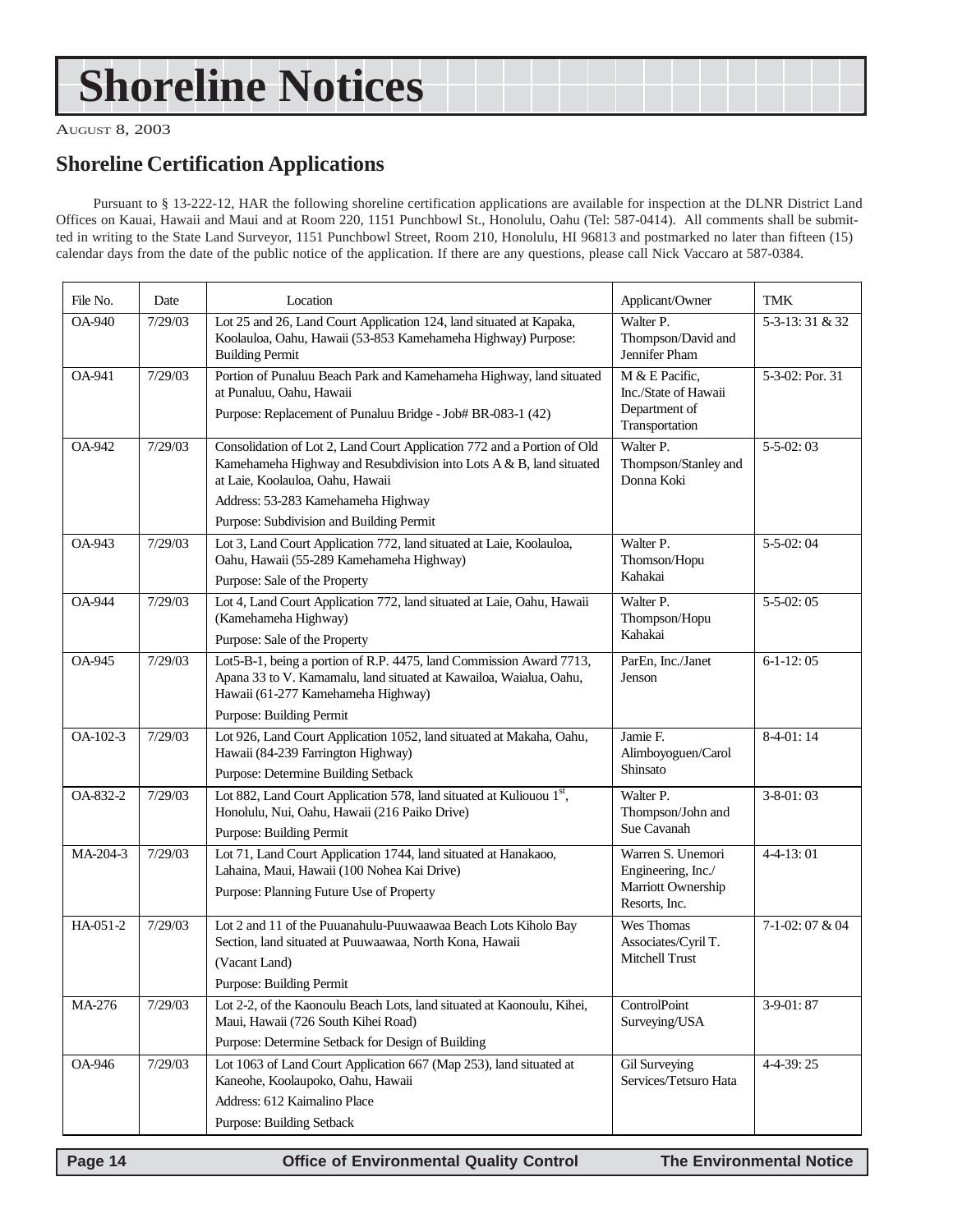|  | <b>Shoreline Notices</b> |
|--|--------------------------|
|  |                          |

## **Shoreline Certification Applications (continued)**

| File No.       | Date    | Location                                                                                                                                                                         | Applicant/Owner                                           | TMK               |
|----------------|---------|----------------------------------------------------------------------------------------------------------------------------------------------------------------------------------|-----------------------------------------------------------|-------------------|
| MA-287         | 7/29/03 | Lot 48-B of the Mailepai Hui Partition, land situated at Alaelo,<br>Kaanapali, Lahaina, Maui, Hawaii<br>Address: Lot 48-B Lower Honoapiilani Highway<br>Purpose: Building Permit | Akamai Land<br>Surveying/Mary and<br>Rowland Hanson       | $4 - 3 - 15:54$   |
| <b>OA-947</b>  | 7/29/03 | Lot 764, Land Court Application 979 and Parcel 18, CSF 14526, land<br>situated at Kahaluu, Koolaupoko, Oahu, Hawaii<br>Address: 47-139 Kam Highway - Purpose: Improvements       | Towill Shigeoka &<br>Associates/Stephen A.<br>Chun        | $4-7-01:08$       |
| <b>OA-948</b>  | 7/29/03 | Portion of Kaaawa Beach Park, land situated at Kaaawa, Koolauloa,<br>Oahu, Hawaii (51-329 Kamehameha Highway)<br>Purpose: Building Permit                                        | Walter P.<br>Thompson/City and<br>County of Honolulu      | $5-1-02$ (Por) 25 |
| $OA-550-2$     | 7/29/03 | Lot 173, Land Court Application 323 (Map 323), land situated at<br>Kailua, Koolaupoko, Oahu, Hawaii (350 Dune Circle)<br>Purpose: Improvements                                   | Towill, Shigeoka &<br>Associates/Nauru<br>Investment, LLC | $4 - 3 - 17$ : 41 |
| $OA - 362 - 2$ | 7/29/03 | Lot 39-A, Land Court Application 87 (Map 3), land situated at Waialae,<br>Honolulu, Oahu, Hawaii (4997 Kahala Avenue)<br>Purpose: Building Permit                                | R. M. Towill<br>Corporation/Bernice<br>P. Bishop Estate   | $3 - 5 - 23:01$   |

## **Notice of Public Hearing, Department of Health Chapter 11-60.1, Air Pollution Control, Hawai'i Administrative Rules**

Pursuant to Hawai'i Revised Statutes, Chapter 91, the Department of Health will accept written comments and hold a public hearing on proposed amendments to the Hawai'i Administrative Rules, Chapter 11-60.1, Air Pollution Control.

The proposed rules and a summary of the proposed amendments may be reviewed at the following offices, Monday through Friday, except holidays, between the hours of 7:45 a.m. and 4:15 p.m.:

| $O'$ ahu: | Clean Air Branch, Dept. of Health                                                                                                                                                                                                                                                                                                                              |
|-----------|----------------------------------------------------------------------------------------------------------------------------------------------------------------------------------------------------------------------------------------------------------------------------------------------------------------------------------------------------------------|
|           | 919 Ala Moana Blvd., Room 203, Honolulu, O'ahu 96814                                                                                                                                                                                                                                                                                                           |
| Hilo:     | Hawai'i District Health Office, Dept. of Health                                                                                                                                                                                                                                                                                                                |
|           | 1582 Kamehameha Ave., Hilo, Hawai'i                                                                                                                                                                                                                                                                                                                            |
| Kona:     | Clean Air Branch-Kona, Keakealani Bldg., Dept. of Health                                                                                                                                                                                                                                                                                                       |
|           | 79-1020 Haukapila St., Room 113, Kealakekua, Hawai'i                                                                                                                                                                                                                                                                                                           |
| Maui:     | Maui District Health Office, Dept. of Health                                                                                                                                                                                                                                                                                                                   |
|           | 54 High St., Room 300, Wailuku, Maui                                                                                                                                                                                                                                                                                                                           |
| Kauai:    | Kaua'i District Health Office, Dept. of Health                                                                                                                                                                                                                                                                                                                 |
|           | 3040 Umi St., Lihue, Kaua'i                                                                                                                                                                                                                                                                                                                                    |
| Molokai:  | Molokai District Health Office, Dept. of Health                                                                                                                                                                                                                                                                                                                |
|           | 65 Makaena Place, Kaunakakai, Molokai                                                                                                                                                                                                                                                                                                                          |
|           | $\lambda$ . $\alpha$ . $\alpha$ . $\alpha$ . $\alpha$ . $\alpha$ . $\alpha$ . $\alpha$ . $\alpha$ . $\alpha$ . $\alpha$ . $\alpha$ . $\alpha$ . $\alpha$ . $\alpha$ . $\alpha$ . $\alpha$ . $\alpha$ . $\alpha$ . $\alpha$ . $\alpha$ . $\alpha$ . $\alpha$ . $\alpha$ . $\alpha$ . $\alpha$ . $\alpha$ . $\alpha$ . $\alpha$ . $\alpha$ . $\alpha$ . $\alpha$ |

A free copy of the proposed rules and summary of the amendments may be obtained at the O'ahu office above, by writing or calling the O'ahu office at (808) 586-4200, or by accessing the website at www.hawaii.gov/doh/proposed rules/cab/index.html.

A public hearing will be held on Tuesday, August 12, 2003, 4:00 p.m. at 919 Ala Moana Blvd., in the 5<sup>th</sup> floor conference room. Those wishing to testify are asked to submit two copies of their testimony.

All written comments received by Tuesday, August 19, 2003, 4:30 p.m. will be accepted and considered by the Dept. of Health. Please mail or deliver all comments to the O'ahu office listed above.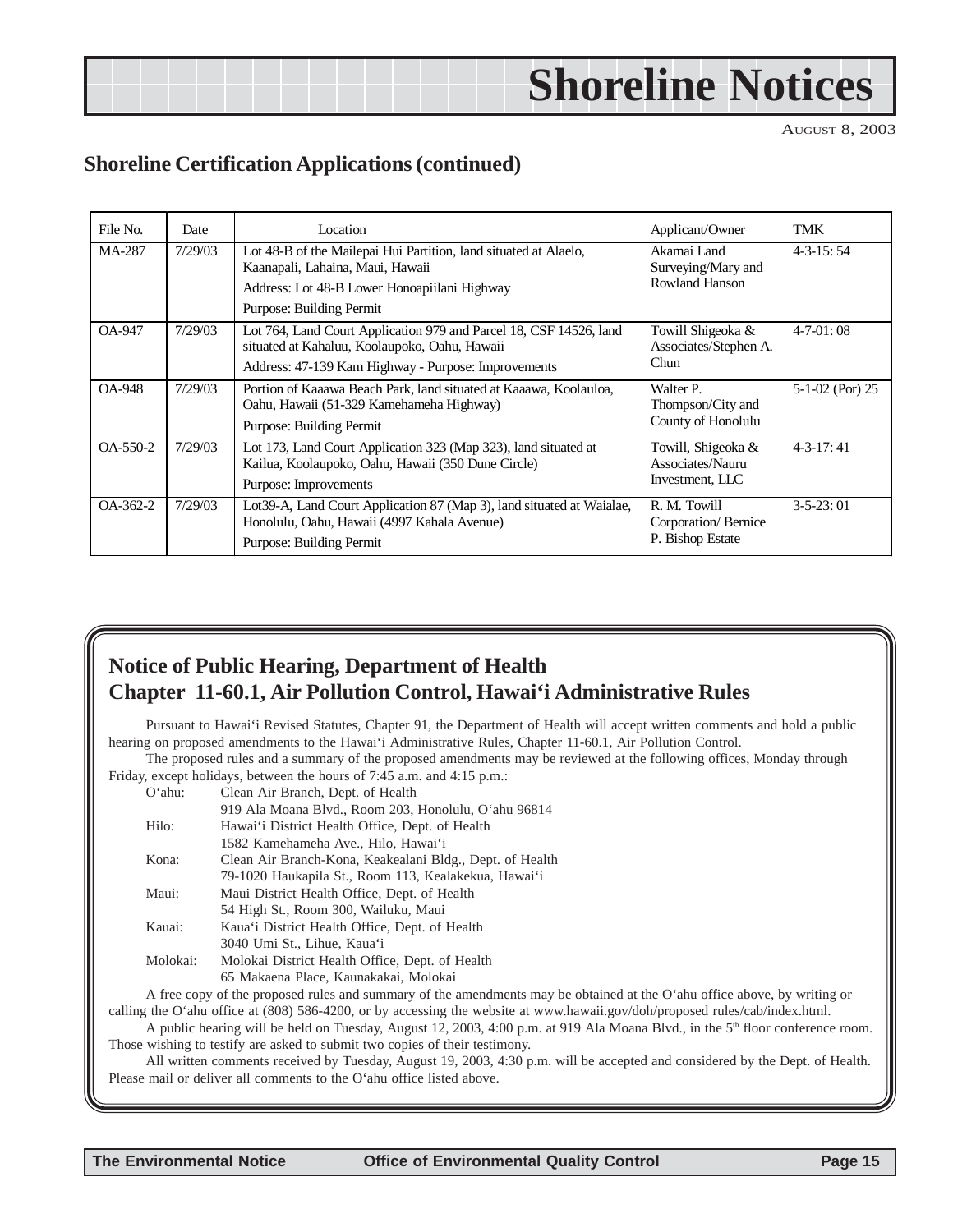## **Shoreline Notices**

AUGUST 8, 2003

## **Shoreline Certifications and Rejections**

Pursuant to §§13-222-26, HAR the following shorelines have been proposed for certification or rejection by the DLNR. Any person or agency wishing to appeal a proposed shoreline certification or rejection shall file a notice of appeal in writing with the department no later than 20 calendar days from the date of the public notice of the proposed shoreline certification or rejection. The Notice of appeal shall be sent to the BLNR, 1151 Punchbowl Street, Room 220, Honolulu, HI 96813.

| Case No.      | Actions under new<br>& old Shoreline rules                         | Location                                                                                                                                                                                                                                                                                                               | Applicant                                                                   | Tax Map<br>Key          |
|---------------|--------------------------------------------------------------------|------------------------------------------------------------------------------------------------------------------------------------------------------------------------------------------------------------------------------------------------------------------------------------------------------------------------|-----------------------------------------------------------------------------|-------------------------|
| OA-422-2      | Proposed Shoreline<br>Certification 7/25/03<br><b>New Rules</b>    | Lot 715 of Land Court Application 1089, land situated at<br>Waialua, Island of Oahu, Hawaii<br>Address: 67-320 Kajea Place<br>Purpose: Building Permit                                                                                                                                                                 | Walter P. Thompson,<br>Inc., for Gregory<br>McCaul                          | $6 - 7 - 13:20$         |
| $OA-535-2$    | Proposed Shoreline<br>Certification<br>7/25/03<br><b>New Rules</b> | Lot 313, Land Court Application 1052, land situated at Waianae,<br>Island of Oahu, Hawaii<br>Address: 84-136 Makau Street<br><b>Purpose: Construct House</b>                                                                                                                                                           | DJNS Surveying &<br>Mapping, Inc., for<br>Richard and Sharon<br>Geilenfeldt | $8-4-10:11$             |
| <b>MA-282</b> | Proposed Shoreline<br>Certification<br>7/25/03<br><b>New Rules</b> | Being a portion of Section 3 of the First Partition of the<br>Hamakuapoko Hui, land situated at Lower Paia, Hamakuapoko,<br>Island of Maui, Hawaii<br>Address: 355 Kuau Beach Road<br>Purpose: Building Permit                                                                                                         | Tanaka Engineers, Inc.,<br>for Gunter Kauwertz                              | $2 - 6 - 09:03$ &<br>04 |
| MA-265-2      | Proposed Shoreline<br>Certification<br>7/25/03<br><b>New Rules</b> | Portion of Lot 8 to Kealoha of Section 2 of the Second Partition<br>of Hamakuapoko Hui, land situated at Lower Paia,<br>Hamakuapoko, Makawao, Island of Maui, Hawaii<br>Address: 27 Lae Place<br>Purpose: Building Permit                                                                                              | Akamai Land<br>Surveying, Inc., for<br>Koolau Properties, LLC               | $2 - 6 - 08:10$         |
| <b>MA-285</b> | Proposed Shoreline<br>Certification<br>7/25/03<br><b>New Rules</b> | Portion of Lot 2 Section 4 of the Second Partition of<br>Hamakuapoko Hui to Alexander & Baldwin, land situated at<br>Kuau, Hamakuapoko, Island of Maui, Hawaii<br>Address: 665 Hana Highway<br>Purpose: Building Permit                                                                                                | Akamai Land<br>Surveying, Inc., for<br>David and Yvonne<br>Prinz            | $2 - 6 - 11:02$         |
| MA-281        | Proposed Shoreline<br>Certification<br>7/28/03<br><b>New Rules</b> | Lot 3 of the De Lima Subdivision, being a portion of Royal<br>Patent 5189, land commission Award 8071 & 2576, Apana 6 to<br>Hiapo and also being a portion of Royal Patent Grant 835 to<br>Mahoe, land situated at Kaeo, Honuaula, Island of Maui, Hawaii<br>Address: 5290 Old Makena Road<br>Purpose: Building Permit | Akamai Land<br>Surveying, Inc., for<br>Lydgate Family<br>Partnership        | $2-1-07:06$             |
| <b>MA-280</b> | Proposed Shoreline<br>Certification<br>7/28/03<br><b>New Rules</b> | Lot 101, as shown on Map 86, Land Court Application 1744,<br>land situated at Hanakaoo, Honokowai, Kaanapali, Lahaina,<br>Island of Maui, Hawaii<br>Address: Not Assigned<br>Purpose: Setback                                                                                                                          | Austin, Tsutsumi &<br>Associates, Inc. for<br>SVO Pacific, Inc.             | $4 - 4 - 14:04$         |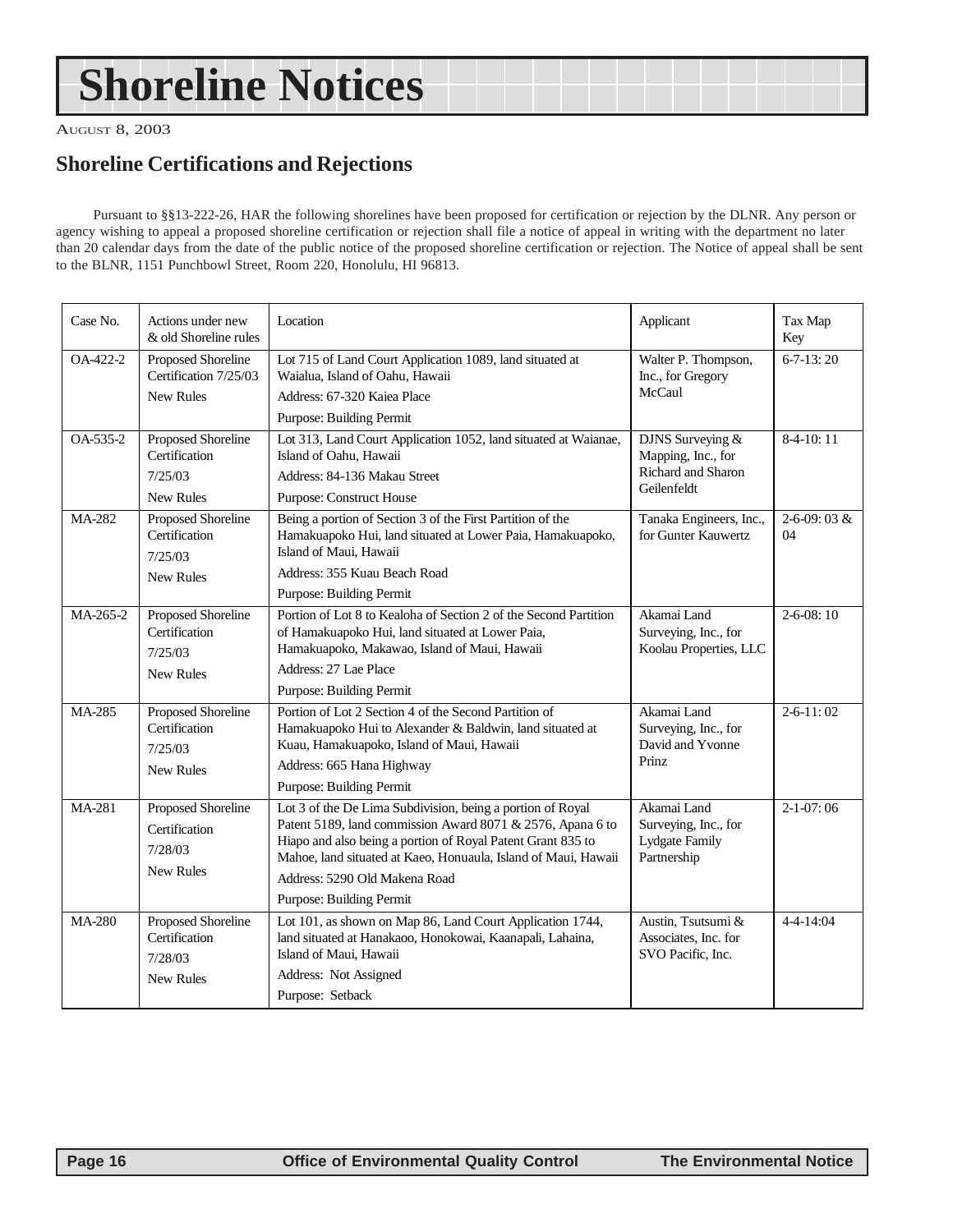<span id="page-16-0"></span>

### **Federal Consistency Reviews**

The Hawai'i Coastal Zone Management (CZM) Program has received the following federal actions to review for consistency with the CZM objectives and policies in Chapter 205A, Hawai'i Revised Statutes. This public notice is being provided in accordance with section 306(d)(14) of the National Coastal Zone Management Act of 1972, as amended. For general information about CZM federal consistency please call John Nakagawa with the Hawai'i CZM Program at 587-2878. For neighboring islands use the following toll free numbers: Lana'i & Moloka'i: 468-4644 x72878, Kaua'i: 274-3141 x72878, Maui: 984-2400 x72878 or Hawai'i: 974-4000 x72878.

For specific information or questions about an action listed below please contact the CZM staff person identified for each action. Federally mandated deadlines require that comments be received by the date specified for each CZM consistency review and can be mailed to:

Director, Office of Planning

Department of Business, Economic Development and Tourism

P.O. Box 2359 Honolulu, Hawai'i 96804

Or, fax comments to the Hawai'i CZM Program at 587- 2899.

## 1 **(1) Open Ocean Tuna Farming Project, Offshore Wai'anae Coast, O'ahu**

**Applicant**: Ahi Farms, Inc. Contact: Grant Kidani, 538-1818 **Federal Action**: Department of the Army Permit **Federal Agency**: U.S. Army Corps of Engineers, 438-9258 **Location**: Ma'ili Site - 2 miles SSW from Wai'anae, Kepuhi Site - 4 miles NNW from Wai'anae **CZM Contact**: John Nakagawa, 587-2878

#### **Proposed Action**:

Establish an open ocean Ahi (tuna) farm using cage aquaculture technology off the Wai'anae coast at two sites: offshore Ma'ili Point and offshore Kepuhi Point. Each site will involve leasing 80 acres from the State of Hawai'i with exclusive use of a 10 acre surface area surrounding the cage areas for safety and net protection purposes. Public access and use in the leased area, including fishing, will be allowed in areas surrounding the exclusive area. The cages themselves will occupy a few acres at each site and will be sited about a mile offshore in 100+ feet of water. The 80 acre area will allow the cages to be moved periodically as a measure to maintain environmental quality. Proposed fish stock is juvenile yellowfin or bigeye tuna to be obtained from local sources (*Editor's note* - see also related Federal notice on page 21 of this issue). **Comments Due**: August 22, 2003

## 6 **(2) Water Quality Monitoring on Tributaries to Hilo Bay**

| Applicant:                             | United States Geological Survey             |  |  |  |
|----------------------------------------|---------------------------------------------|--|--|--|
|                                        | Contact: Mr. Barry Hill, Assistant District |  |  |  |
|                                        | Chief, (808) 587-2407                       |  |  |  |
| Federal Action: Federal Activity       |                                             |  |  |  |
| Federal Agency: U.S. Geological Survey |                                             |  |  |  |
| <b>Location:</b>                       | Intermittent tributary streams at Hilo Bay  |  |  |  |
| TMK <sub>s</sub> :                     | 2-4-1-19 & 24; 2-2-6:1; 2-3-19:17; 2-4-6:87 |  |  |  |
|                                        | <b>CZM Contact:</b> Debra Tom, 587-2840     |  |  |  |
| <b>Proposed Action:</b>                |                                             |  |  |  |

 U.S. Geological Survey is planning to install and operate four (4) monitoring stations on intermittent streams on tributaries to Hilo Bay, South Hilo District, County of Hawai'i. The monitoring stations will be operated in cooperation with the State of Hawaii Department of Health to determine pollutant loads in the streams. The stations will be operated for about 18 months.

**Comments Due**: August 22, 2003

## **1.** (3) Three Temporary Scientific **Measuring Buoys, Offshore Kahuku, O'ahu**

**Federal Action**: Federal Activity **Federal Agency**: U.S. Pacific Command

Contact: CDR Steven D. Watkins, 477-0714 **Location**: 0.75 miles offshore Kahuku, O'ahu

**CZM Contact**: John Nakagawa, 587-2878

#### **Proposed Action**:

Install three passive acoustic measurement buoys by single-point mooring in 100 feet of water offshore of Kahuku for about two weeks in September 2003. The buoys are passive only (no acoustic transmission), contain no hydraulic fluids or other potential environmental contaminants, and do not intake or discharge seawater.

**Comments Due**: August 22, 2003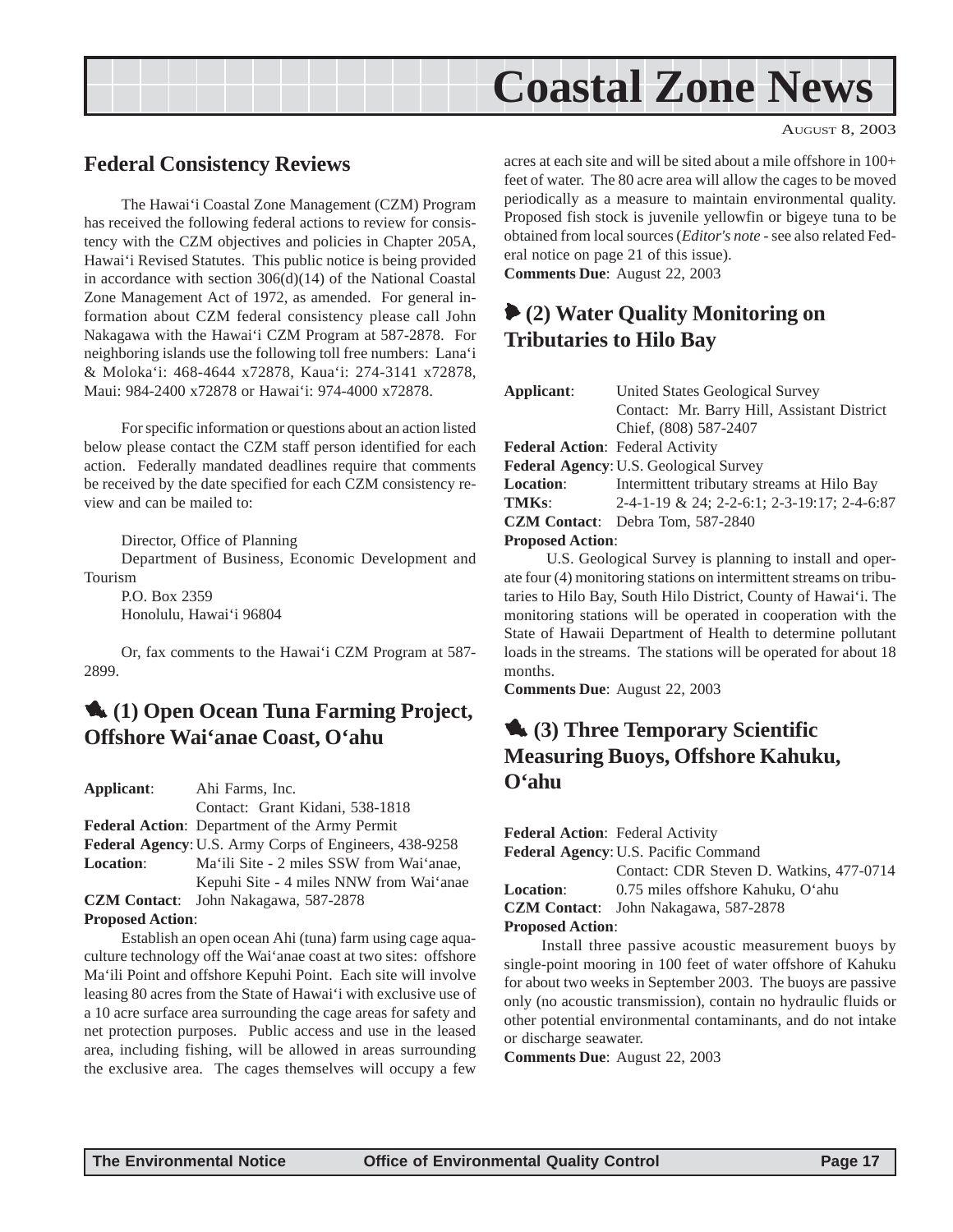## <span id="page-17-0"></span>**Coastal Zone News**

AUGUST 8, 2003

## 1 **(4) Tip-Up Ramp and Floating Dock Addition to Existing Seaplane Dock, Ke'ehi Lagoon, O'ahu**

| Applicant:                                          | Mr. Pat Magie, Island Seaplane Service,              |  |  |  |
|-----------------------------------------------------|------------------------------------------------------|--|--|--|
|                                                     | Inc.                                                 |  |  |  |
|                                                     | <b>Federal Action:</b> Department of the Army Permit |  |  |  |
| <b>Federal Agency: U.S. Army Corps of Engineers</b> |                                                      |  |  |  |
|                                                     | Contact: Bill Lennan, 438-6986                       |  |  |  |
| <b>Location:</b>                                    | Ke'ehi Lagoon, offhsore Lagoon Drive                 |  |  |  |
| <b>CZM Contact:</b>                                 | John Nakagawa, 587-2878                              |  |  |  |
| <b>Proposed Action:</b>                             |                                                      |  |  |  |

Construct a tip-up ramp and floating dock addition to the existing seaplane docking facility at Ke'ehi Lagoon. The additional dock would be 28 X 32 feet with a 20 X 20-foot tip-up ramp, plus another 4 X 20-foot floating dock built alongside. All docks will be constructed of wood and will not involve dredging or filling. **Comments Due**: August 22, 2003

## 1 **(5) Removal of Two Inactive HECO Cables within Ala Wai Canal**

| Applicant:                                   | Hawaiian Electric Company (HECO)              |  |  |
|----------------------------------------------|-----------------------------------------------|--|--|
| Agent:                                       | <b>Belt Collins</b>                           |  |  |
|                                              | Contact: Jane Dewell, Project Manager         |  |  |
|                                              | $(521 - 5361)$                                |  |  |
|                                              | Federal Action: Department of the Army Permit |  |  |
| Federal Agency: U.S. Army Corps of Engineers |                                               |  |  |
|                                              | Contact: Bill Lennan, 438-6986                |  |  |
| <b>Location:</b>                             | Ala Wai Canal, Honolulu, O'ahu, Hawaii        |  |  |
|                                              | <b>CZM Contact:</b> Debra Tom, 2587-2840      |  |  |
| <b>Proposed Action:</b>                      |                                               |  |  |
|                                              |                                               |  |  |

The Hawaiian Electric Company proposes to remove two inactive 46 kilovolt (kV) cables from the bottom of the Ala Wai Canal in conjunction with completion of the DLNR maintenance dredging. The two cables were laid in the Ala Wai Canal, in the vicinity of Kaiolu Street in 1956. Two new 46 kV cables replaced the old cables in February 1990. The inactive cables will be removed from the Ala Wai Canal and disposed by HECO in compliance with applicable laws. **Comments Due**: August 22, 2003

## **Special Management Area Documents (Chapter 25, Revised Ordinances of Honolulu)**

Since SMA-only (Chapter 25, ROH) documents do not trigger the EIS law as articulated in Chapter 343, Hawaii Revised Statutes, effective September 1, 2001, OEQC will no longer review these documents for completeness or adequacy. However, OEQC will continue to provide notice of these projects as a public service. Questions regarding the adequacy, completeness and availability of these documents should be addressed directly to the county contact listed below.

### 1 **Pokai Bay Beach Park Canoe Halau**

The City and County of Honolulu, Department of Design and Construction proposes to construct a new canoe and equipment storage facility (halau) and walkway. The halau would provide a permanent storage facility for canoes, kayaks, and related equipment, as well as provide an informal gathering area for paddlers. The proposed canoe halau will be lcoated on a 16,795-square foot lot that is adjacent (mauka) of Pokai Bay Beach Park. The proposed facility will measure approximately 50 feet long by 50 feet wide and will not exceed 25 feet in height.

Please direct questions and written comments to Dana Teramoto, Department of Planning and Permitting, City and County of Honolulu, 650 S. King Street, 7<sup>th</sup> Floor, Honolulu, Hawaii 96813, telephone: 523-4648.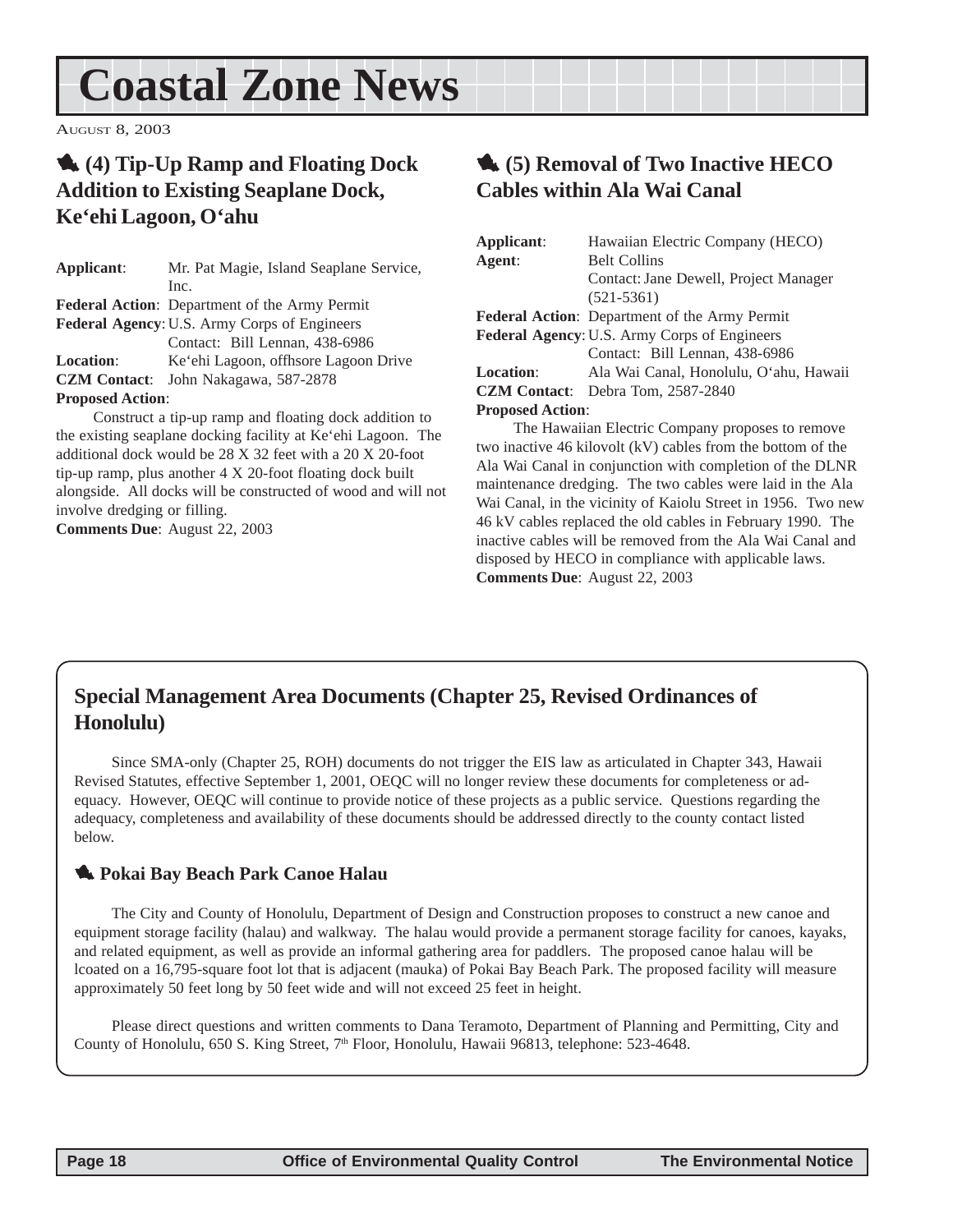## **Coastal Zone News**

AUGUST 8, 2003

## <span id="page-18-0"></span>**Special Management Area (SMA) Minor Permits**

Pursuant to Hawai'i Revised Statute (HRS) 205A-30, the following is a list of SMA Minor permits that have been approved or are pending by the respective county/state agency. For more information about any of the listed permits, please contact the appropriate county/state Planning Department. City & County of Honolulu (523-4131); Hawai'i County (961-8288); Kaua'i County (241-6677); Maui County (270-7735); Kakaako (587-2878).

| <b>Location (TMK)</b>            | <b>Description (File No.)</b>                     | Applicant/Agent                     |  |
|----------------------------------|---------------------------------------------------|-------------------------------------|--|
| Maui: Paia (2-6-2-6)             | Commercial Building (SM2 20030087)                | Biniaris, Sotos                     |  |
| Maui: Keanae (1-1-3-1)           | Keanae Park restroom (SM2 20030111)               | Maui County, DPR                    |  |
| Maui: Kihei (3-9-12-22)          | Accessory dwelling (SM2 20030112)                 | Flaherty, Michael                   |  |
| Maui: Kihei (3-9-53-5)           | Alteration (SM2 20030113)                         | Wagner, Nick                        |  |
| Maui: Lahaina (4-6-2-5)          | Stonewall (SM2 20030114)                          | Fedele Trust, Joe                   |  |
| Maui: Makena (2-1-12-2)          | Garage & Ohana unit (SM2 20030115)                | Chu, Daniel                         |  |
| Maui: Kihei (2-1-7-101)          | Cooling tower walls (SM2 20030116)                | Makena Estates LLC                  |  |
| Maui: Kihei (3-9-6-40)           | Subdivision (SM2 20030117)                        | Takitani, Christopher               |  |
| Maui: Lahaina (4-5-1-52)         | Consolidation & Re-subdivision (SM2 20030118)     | <b>State DLNR</b>                   |  |
| Maui: Kihei (3-9-53-39)          | Dwelling extension (SM2 20030119)                 | Lipp, Howard                        |  |
| Maui: Kihei (3-9-39-32)          | Dwelling additions (SM2 20030120)                 | Bertram, Jeffery                    |  |
| Maui: Lahaina (4-3-9-52)         | Retaining wall (SM2 20030121)                     | Taira, Andy                         |  |
| Maui: Lahaina (4-6-8-36)         | Lee cottage (SM2 20030122)                        | Lee, Lena                           |  |
| Maui: Kihei (3-9-42-46)          | Conversion to Ohana unit (SM2 20030123)           | <b>Wheeler Family Trust</b>         |  |
| Maui: Lahaina (4-4-13-8)         | Hyatt Regency tent (SMX 20030399) Pending.        | Sinclair, C.S.                      |  |
| Maui: Lahaina (4-4-1-72)         | Mahuna deck (SMX 20030400) Pending                | Mahuna, Charles K.                  |  |
| Maui: Kihei (3-9-43-49)          | Schillinger addition (SMX 20030401) Pending.      | Schillinger, Charles                |  |
| Maui: Waiehu (3-3-1-85)          | Buchwald garage (SMX 20030402) Pending.           | Cooper, Martin V.                   |  |
| Maui: Wailea (2-1-26-43)         | Renovations (SMX 20030403) Pending.               | Cooper, Martin V.                   |  |
| Maui: Lahaina (4-4-8-22)         | Renovations (SMX 20030406) Pending.               | Cooper, Martin V.                   |  |
| Maui: Kihei (3-9-5-10)           | Royal Mauian Condo repairs (SMX 20030407)         | <b>Pacific Railing Systems</b>      |  |
|                                  | Pending.                                          |                                     |  |
| Maui: Haiku (2-8-4-46)           | New residence (SMX 20030409) Pending.             | Naish, Kathryn                      |  |
| Maui: Kihei (3-9-43-53)          | Weakland addition (SMX 20030410) Pending.         | Weakland, Roy                       |  |
| Maui: Kahului (3-8-7-40)         | Relocate transformer (SMX 20030411) Pending       | ECM, Inc.                           |  |
| Maui: Kihei (3-9-53-39)          | Extension & deck (SMX 20030412) Pending.          | Lipp, Howard                        |  |
| Maui: Haiku (2-8-3-59)           | Grubbing Drewyer farm (SMX 20030414) Pending.     | Drewyer, Michelle                   |  |
| Maui: Kihei (3-9-1-4)            | Maui Schooner elevator (SMX 20030415) Pending.    | CYA Architects, Inc.                |  |
| Maui: Kihei (3-9-30-3)           | Rundle Residence (SMX 20030416) Pending.          | Zakian, Gary W.                     |  |
| Maui: Kahului (3-7-2-20, 21, 23) | Tenant improvements (SMX 20030417) Pending.       | Steven Heller and                   |  |
|                                  |                                                   | Associates                          |  |
| Maui: Lahaina (4-6-1-8)          | Pioneer Inn renovations (SMX 20030418) Pending.   | Niess, James                        |  |
| Maui: Hana (1-4-4-32, 21)        | Aloha week tents (SMX 20030419) Pending.          | Williams, Robert                    |  |
| Maui: Lahaina (4-3-3-15)         | Kahana seawall (SMX 20030422) Pending.            | <b>Pitzer Built Construction</b>    |  |
| Maui: Kahului (3-7-11-13, 17,    | Extend waterline (SMX 20030424) Pending.          | Maui Electric Company,              |  |
| 1920<br>Maui: Kihei (2-1-23-7)   | Renovations (SMX 20030425) Pending.               | LTD.<br><b>Island Design Center</b> |  |
| Maui: (4-2-4-24)                 | Ledcor residence (SMX 20030427) Pending.          | Riecke Sunnland Kono                |  |
|                                  |                                                   | Architects, Ltd.                    |  |
| Maui: Kihei (3-9-49-10)          | Dwelling addition (SMX 20030428) Pending.         | Strother, Eugene Rex                |  |
| Maui: Spreckelsville (3-8-1-42)  | Subdivision (SMX 20030429) Pending.               | Shuttleworth, Gerald B.             |  |
| Maui: Wailuku (3-2-15-31)        | Leon residence (SMX 20030431) Pending.            | Leon, Christie                      |  |
| Maui: Kihei (3-9-18-53)          | Addition (SMX 20030432) Pending.                  | Ahlstrand, Richard                  |  |
| Maui: Honolua (4-2-4-31)         | Water well (SMX 20030433) Pending.                | Brennan, Susan & John               |  |
| Maui: Kaanapali (4-4-8-1)        | Tenant improvements (SMX 20030434) Pending.       | KM Design                           |  |
| Kauai: Kilauea (5-2-4-95)        | Tree removal, clearing grubbing (SMA (M) 2004-01) | Teresa Tico                         |  |
|                                  |                                                   |                                     |  |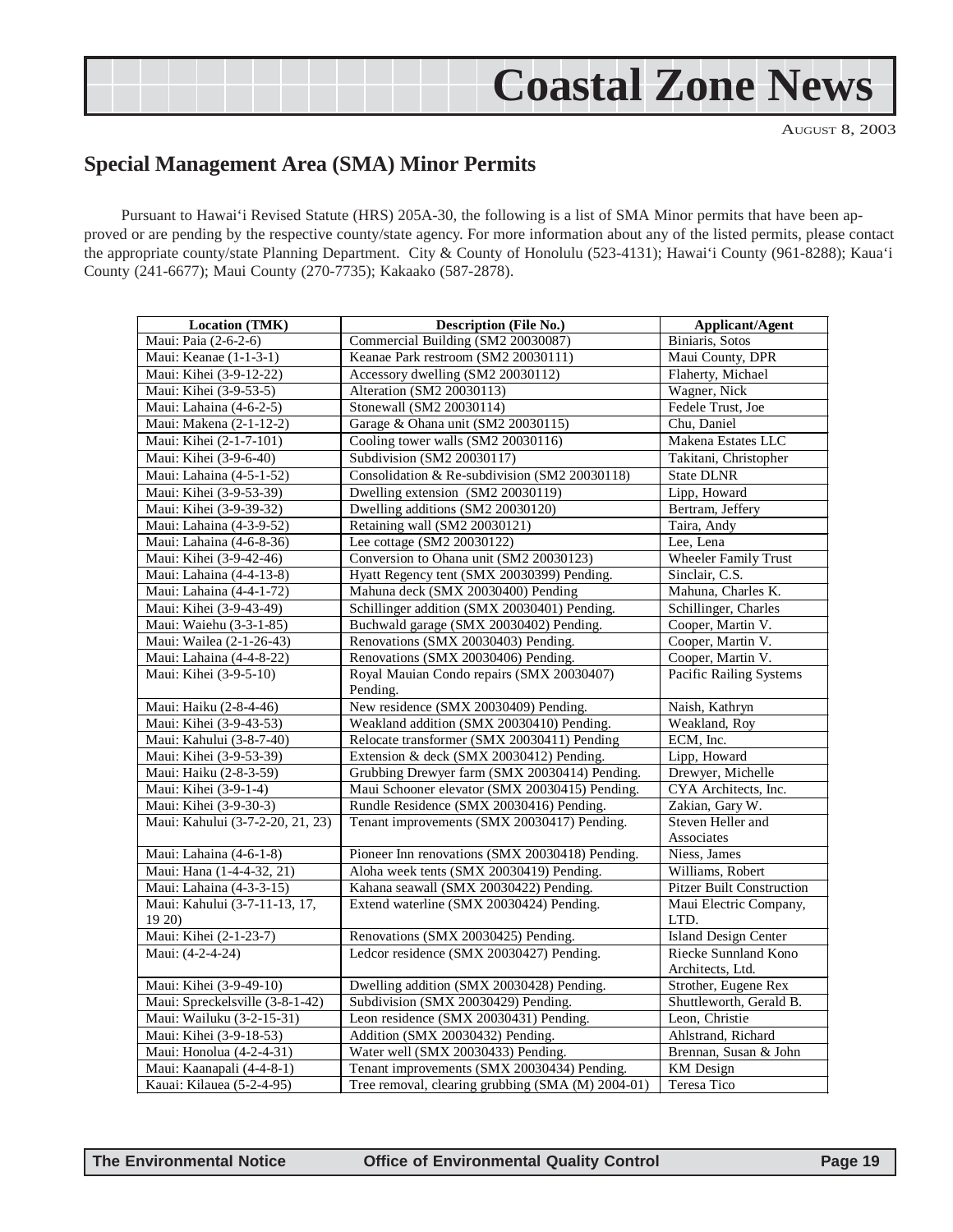## **Pollution Control Permit Applications**

AUGUST 8, 2003

## **Department of Health Permits**

The following is a list of some pollution control permits currently being reviewed by the State Department of Health. For more information about any of the listed permits, please contact the appropriate branch or office of the Environmental Management Division at 919 Ala Moana Boulevard, Honolulu.

| <b>Branch</b><br>Permit Type                                  | Applicant & Permit<br>Number                                                                            | Project Location                                                                      | Pertinent<br>Date           | Proposed Use                                                                                                                                                                                   |
|---------------------------------------------------------------|---------------------------------------------------------------------------------------------------------|---------------------------------------------------------------------------------------|-----------------------------|------------------------------------------------------------------------------------------------------------------------------------------------------------------------------------------------|
| Clean Air Branch,<br>586-4200,<br>Covered Source<br>Permit    | Pearl Harbor Naval<br>Shipyard & Intermediate<br>Maintenance Facility<br>CSP 0105b-01-C<br>(Amendment)  | PHNSY & IMF PHNC.<br>Pearl Harbor, Oahu                                               | Issued:<br>7/9/03           | Two (2) 9.87 MMBtu/Hr<br>Boilers, Two (2) 3,500 Gallon<br>Electrolyte Mixing Tanks and<br>Two (2) Paint Spray Rooms                                                                            |
| Clean Air Branch.<br>586-4200,<br>Noncovered<br>Source Permit | Captain Cook Coffee<br>Company, Ltd.<br>NSP 0392-01-N<br>(Renewal)                                      | Kainaliu Dry Mill,<br>79-7415 Mamalaloa<br>Highway, Holualoa,<br>Hawaii               | Issued:<br>7/10/03          | Two (2) Parchment Peelers<br>with Cyclone                                                                                                                                                      |
| Clean Air Branch.<br>586-4200,<br>Noncovered<br>Source Permit | City and County of<br>Honolulu, Dept. of<br><b>Environmental Services</b><br>NSP 0217-03-N<br>(Renewal) | 95 Kaneohe Bay Drive,<br>Kailua, Oahu                                                 | Issued:<br>7/10/03          | Kailua Wastewater Treatment<br>Plant                                                                                                                                                           |
| Clean Air Branch,<br>586-4200,<br>Noncovered<br>Source Permit | Jas. W. Glover, Ltd.<br>NSP 0363-01-N<br>(Renewal)                                                      | Honokohau,<br>Kailua-Kona, Hawaii<br>UTM: 8,130,000 m E;<br>2,178,000 m N<br>(NAD 83) | Issued:<br>7/11/03          | 150 CY/Hr Portable Concrete<br>Batch Plant with 225 kW<br>Diesel Engine Generator                                                                                                              |
| Clean Water<br>Branch, 586-4309,<br><b>NPDES</b>              | City & County of<br>Honolulu, Board of<br>Water Supply<br><b>NPDES HI 0021814</b>                       | Various locations on<br>Oahu, Hawaii                                                  | Comments<br>Due:<br>8/13/03 | Discharge storm water runoff to<br>Kaneohe Bay                                                                                                                                                 |
| Clean Water<br>Branch, 586-4309,<br><b>NPDES</b>              | Naval Security Group<br>Activity, Kunia,<br><b>NPDES HI 1121156</b><br>(Reissue)                        | Schofield Barracks,<br>Oahu, Hawaii                                                   | Comments<br>Due:<br>8/20/03 | Discharge once-through non-<br>contact cooling water, well<br>pump start-up water, fire<br>protection system testing water,<br>and fire suppression water tank<br>overflow into Waikele Stream |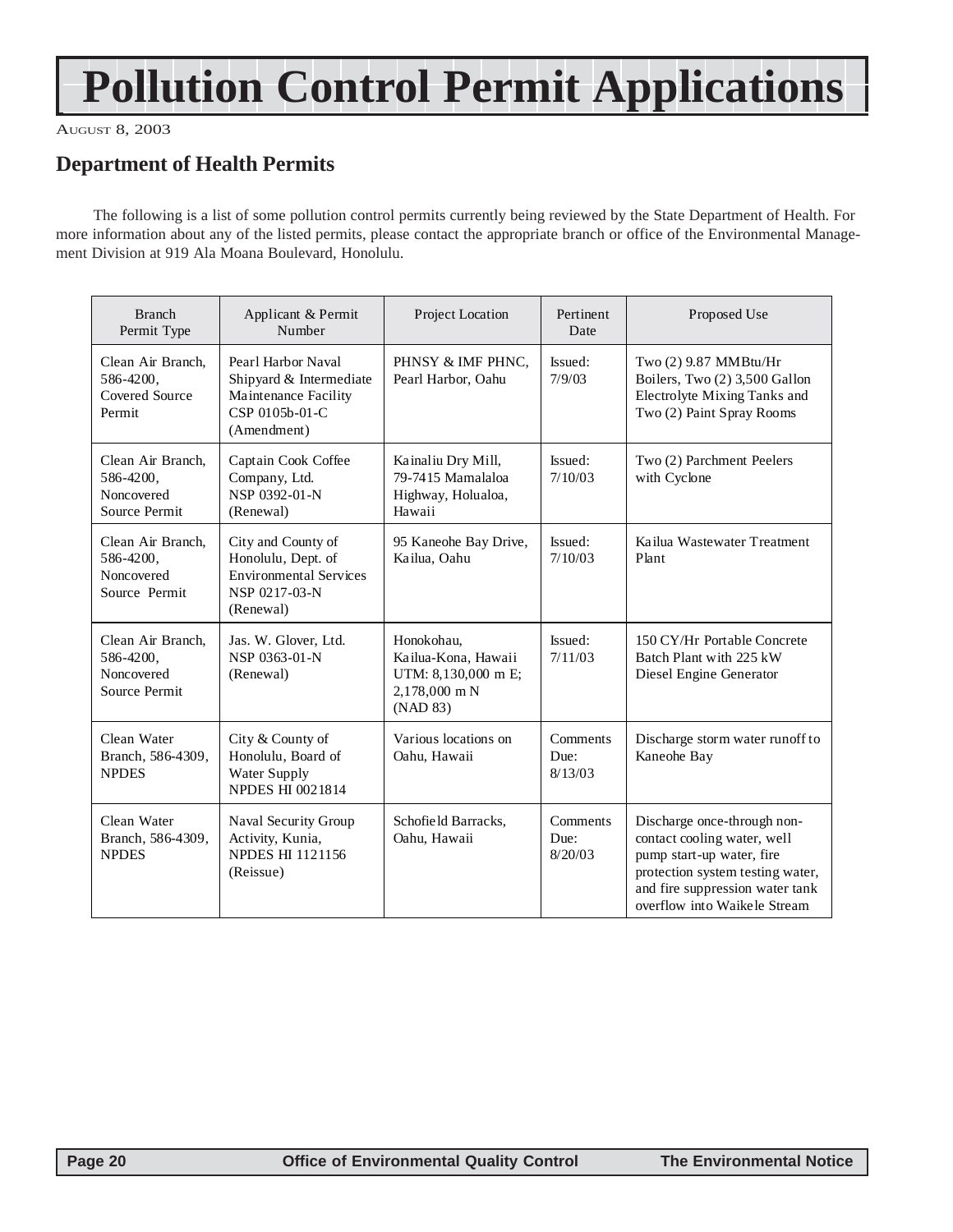## **Federal Notices**

#### AUGUST 8, 2003

## <span id="page-20-0"></span>**Ocean Aquaculture at Two Sites off the Wai'anae Coast**

The Honolulu District of the U.S. Army Corps of Engineers has issued a public notice soliciting public comments and/or requests for public hearings on the issuance of a permit pursuant to Section 10 of the Rivers and Harbor Act of 1899 (33 U.S.C. §403) to Ahi Farms, Inc., 233 Merchant Street. Honolulu, Hawai'i 96813-2995. The purpose of the project is to build and operate and aquaculture farm for ahi tuna into the foreseeable future at two sites: the first being located approximately a mile off-shore of Ma'ili Point, the second being located approximately a mile off-shore of Kepuhi Point. The applicant proposes to place up to 18 tension leg cages in one or both of the proposed sites. Each site will be about 80 acres in size. The cages will be stocked with small wild-caught yellowfin or bigeye tuna caught by local fishermen. The tuna will be fed a proprietary pellet feed and marketed when they reach 100 pounds or more. The applicant plans to begin with one cage and add more cages as open at the surface. They will be anchored with taut Spectra rope anchor lines attached to 6 one-ton concrete blocks. The cages are approximately 75 feet in diameter and 75 feet deep and are fabricated from knotted nylon netting material. Unavoidable impacts of the proposed project would include temporary increases in nutrients in the immediate area of the cage. In addition, it is likely there will be a change in the community structure of the fauna below the cages. The cages will also act as a fish-aggregating device (FAD), with herbivorous fishes grazing on the algae growing on the cages and anchors, and carnivorous fishes seeking prey. The cages will be a slight impediment to nagivation through the area, but this area is not a major sea-lane or fishing area. If a permit is issued for this project, it will be conditioned to require cages and anchors to be removed from the ocean if the fish farm ceases operation. No significant cultural or archaeological resources are known to exist within the area. In the event that unanticipated or inadvertent discovery of historic properties occurs during project execution, all work shall be stopped and the State Historic Preservation Office will be notified. This a general condition that will be included in the Department of the Army Permit. This notice has been sent to the State Historic Preservation Officer, the State Office of Hawaiian Affairs and Hui Malama I Na Kupuna. Any additional comments they have regarding historic properties and cultural resources will be considered before a final decision is made on the permit. The project will likely not have any significant effect on any proposed, candidate or listed threatened or endangered species. The Wai'anae Coast is not a preferred area for endangered Humpback or other large whales. There is a pod of Spinner Dolphins which migrate up and down the coast, but are generally closer to shore than the proposed cage locations. Because the cages and their mooring lines are always under tension, the potential for marine animals to become entangled is very low. This notice is being sent to the U.S. Fish and Wildlife Service, the National Marine Fisheries Service and the Hawaiian Islands Humpback Whale National Marine Sanctuary. Any additional comments they have concerning potential impacts to protected species will be considered before a final decision is made on the permit. No adverse impact to essential fish habitat is expected. This notice has been sent to the National Marine Fisheries Service. Any comments they have will be considered before a final decision is made on the permit. Coastal

Zone Management Federal Consistency Determination will be required from the State of Hawai'i Office of Planning, Coastal Zone Management Program. The decision to issue the permit will be based on an evaluation of the probable impacts, including cumulative impacts, of the proposed activity on the public interest. That decision will reflect the national concern for both protection and utilization of important resources. The benefit which reasonable may be expected to accrue from the proposal must be balanced against its reasonably foreseeable detriments. All facts which may be relevant to the proposal will be considered, including conservation, economics, aesthetics, general environmental concerns, historic values, fish and wildlife values, flood damage prevention, land use, navigation, recreation, water supply, water quality, energy needs, safety, food production and, in general, the needs and welfare of the people. Anyone may submit written comments or requests for a public hearing by mail or by telephone facsimile no later than September 1, 2003. Mail written comments or requests for a public hearing with the Public Notice number 200300506, to: Regulatory Branch (CEPOH-EC-R/P.Lennan). U.S. Army Engineer District, Honolulu, Building 230, Fort Shafter, Hawai'i 96858-5440. Send comments by telephone facsimile with the Public Notice Number 200300506 to: (808) 438-4060. Requests for a public hearing shall state clearly and concisely the reasons and rationale for holding a public hearing. (U.S. Army Corps of Engineers, Honolulu District, Public Notice 200300506, August 1, 2003).

### **Whale Council Members Needed**

The Hawaiian Islands Humpback Whale National Marine Sanctuary (HIHWNMS or Sanctuary) is seeking applicants for the following six vacant seats on its Sanctuary Advisory Council (Council): Hawai'i County, Honolulu County, Kauai County, Maui County, Education and Research. Applicants are chosen based upon their particular expertise and experience in relation to the seat for which they are applying; community and professional affiliations; philosophy regarding the conservation and management of marine resources; and the length of residence in the area affected by the Sanctuary. Applicants who are chosen as members should expect to serve two-year terms, pursuant to the Council's Charter. Applications are due by August 1, 2003. Application kits may be obtained on the Internet at http:// hawaiihumpbackwhale.noaa.gov/ or from Amy Glester at the Hawaiian Islands Humpback Whale National Marine Sanctuary, 6700 Kalanianaole Highway, Suite 104, Honolulu, Hawai'i 96825. Completed applications should be sent to the same address. For details, contact Amy Glester at (808) 397-2655 or amy.glester@noaa.gov (see, 68 F.R. 42400, July 17, 2003)

### **Experimental Use Permit Issuance**

EPA has granted experimental use permits (EUPs) as follows: • 100-EUP-110. Amendment. Syngenta Crop Protection, Inc., P.O. Box 18300, Greenboro, North Carolina 27419-8300. In the Federal Register of February 15, 2002 (67 FR 7163) (FRL-6823-5), EPA issued an EUP for thiamethoxam to Syngenta Crop Protection, Inc. The original issuance allowed 120.8 pounds of the insecticide thiamethoxam to be used on 1,230 sq. ft. around 615 structures over a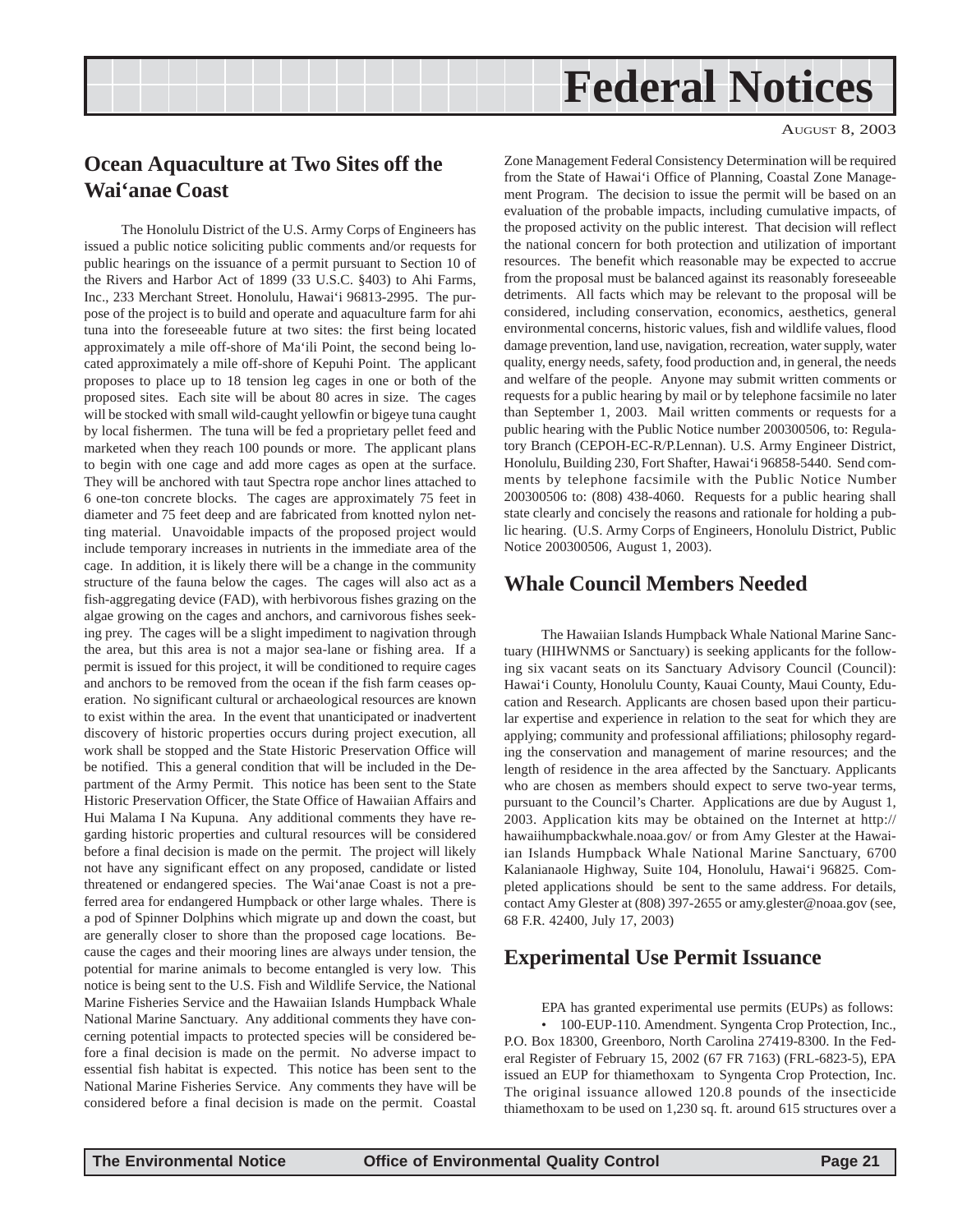<span id="page-21-0"></span>

period of 3 years to evaluate the control of termites and other nuisance pests in the States of Alabama, Arizona, California, Florida, Georgia, Hawai'i, Kentucky, Louisiana, Mississippi, Nebraska, North Carolina, Oklahoma, South Carolina, Tennessee, Texas, and Virginia. This amendment will allow for additional use sites, lower the count to 128 structures on 2,000 sq. ft. using 160 pounds of the insecticide. The program is now authorized in the States of Alabama, Arkansas, Arizona, California, Florida, Georgia, Hawai'i, Indiana, Kansas, Kentucky, Louisiana, Maryland, Mississippi, Missouri, Nebraska, New Jersey, North Carolina, Ohio, Oklahoma, South Carolina, Tennessee, Texas, and Virginia. The EUP is effective from April 30, 2002 to October 30, 2005. For details, contact Dani Daniel of the Office of Pesticide Programs at daniel.dani@epa.gov

• 100-EUP-112. Issuance. Syngenta Crop Protection, 410 Swing Road, Greensboro, NC 27419-8300. This EUP allows the use of 74 pounds active ingredient of the insecticide Lufenuron around 125 structures to be used as an outdoor in-ground termite bait. The program is authorized in the States of Alabama, Arizona, Arkansas, California, Florida, Georgia, Hawai'i, Indiana, Kansas, Kentucky, Louisiana, Maryland, Mississippi, Missouri, Nebraska, Nevada, North Carolina, Ohio, Oklahoma, Pennsylvania, South Carolina, Texas, and Virginia. The EUP is effective from April 3, 2003 to April 3, 2006. For details contact Joseph Tavano of the Office of Pesticide Programs at tavano.joseph@epa.gov.

• 100-EUP-113. Issuance. Syngenta Crop Protection, 410 Swing Road, Greensboro, NC 27419-8300. This EUP allows the use of 1 pound active ingredient of the insecticide Lufenuron around 25 structures to be used as an above ground termite bait. The program is authorized only in the States of Arizona, California, Florida, Georgia, Hawai'i, Louisiana, Ohio, South Carolina, and Texas. The EUP is effective from May 7, 2003 to May 7, 2006. For details, contact Joseph Tavano of the Office of Pesticide Programs at tavano.joseph@epa.gov.

• 71715-EUP-2. Issuance. Tonnie L. C. Casey, Kamehameha Schools, 78-6831 Ali'i Drive, Suite 232, Kailua-Kona, Hawai'i 96740. This EUP allows the use of 16,000 pounds of the rodenticide Eaton's Bait Pellet Rodenticide with Fish Flavorizer, containing 80 pounds of the active ingredient diphacinone on 800 acres of forested ranchland to evaluate the control of invasive rodents and mongooses. The program is authorized only in the State of Hawai'i. The EUP is effective from May 6, 2003 to May 6, 2004. For details, contact John Hebert at hebert.john@epa.gov (see, 68 F.R. 42709, July 18, 2003).

### **Kaloko Honokohau National Historical Park**

Na Hoapili O Kaloko Honokohau, Kaloko-Honokohau National Historical Park Advisory Commission will meet at 9:00 A.M. on August 8, 2003, at Kaloko-Honokohau National Historical Park Headquarters, 73-4786 Kanalani St. Suite 14, Kailua-Kona, Hawai'i. The agenda will include Finalized Location of Canoe Halau, Preliminary Plans for Live-In Education Center, and Educational Programs of the Live-In Education Center. The meeting is open to the public. Minutes will be recorded for documentation and transcribed for dissemination.

Minutes for the meeting will be available to the public after approval of the full Advisory Commission. Transcripts will be available after 30 days of the meeting. For copies of the minutes, contact Kaloko-Honokohau National Historical Park at (808) 329-6881 (see, 68 F.R. 42754, July 18, 2003).

### **Silver Carp on List of Injurious Wildlife**

The U.S. Fish and Wildlife Service is reviewing available economic and biological information on silver carp (*Hypophthalmichthys molitrix*) for possible addition of the species to the list of injurious wildlife under the Lacey Act. The importation and introduction of silver carp into the natural ecosystems of the United States may pose a threat to agriculture, horticulture, forestry, the health and welfare of human beings, and the welfare and survival of wildlife and wildlife resources in the United States. Listing silver carp as injurious would prohibit their importation into, or transportation between, the continental United States, the District of Columbia, Hawai'i, the Commonwealth of Puerto Rico, or any territory or possession of the United States, with limited exceptions. FWS seekings comments to aid in determining if a proposed rule is warranted. Comments must submitted on or before September 22, 2003. Comments may be mailed or sent by telephone facsimile to the Chief, Division of Environmental Quality, U.S. Fish and Wildlife Service, 4401 North Fairfax Drive, Suite 322, Arlington, Virginia 22203; facsimile (703) 358-1800. Comments may also be sent by electronic mail to SilverCarp@fws.gov. For further information, contact Kari Duncan, Division of Environmental Quality, Branch of Invasive Species, at (703) 358-2464 (see, 68 F.R. 43482, July 23, 2003).